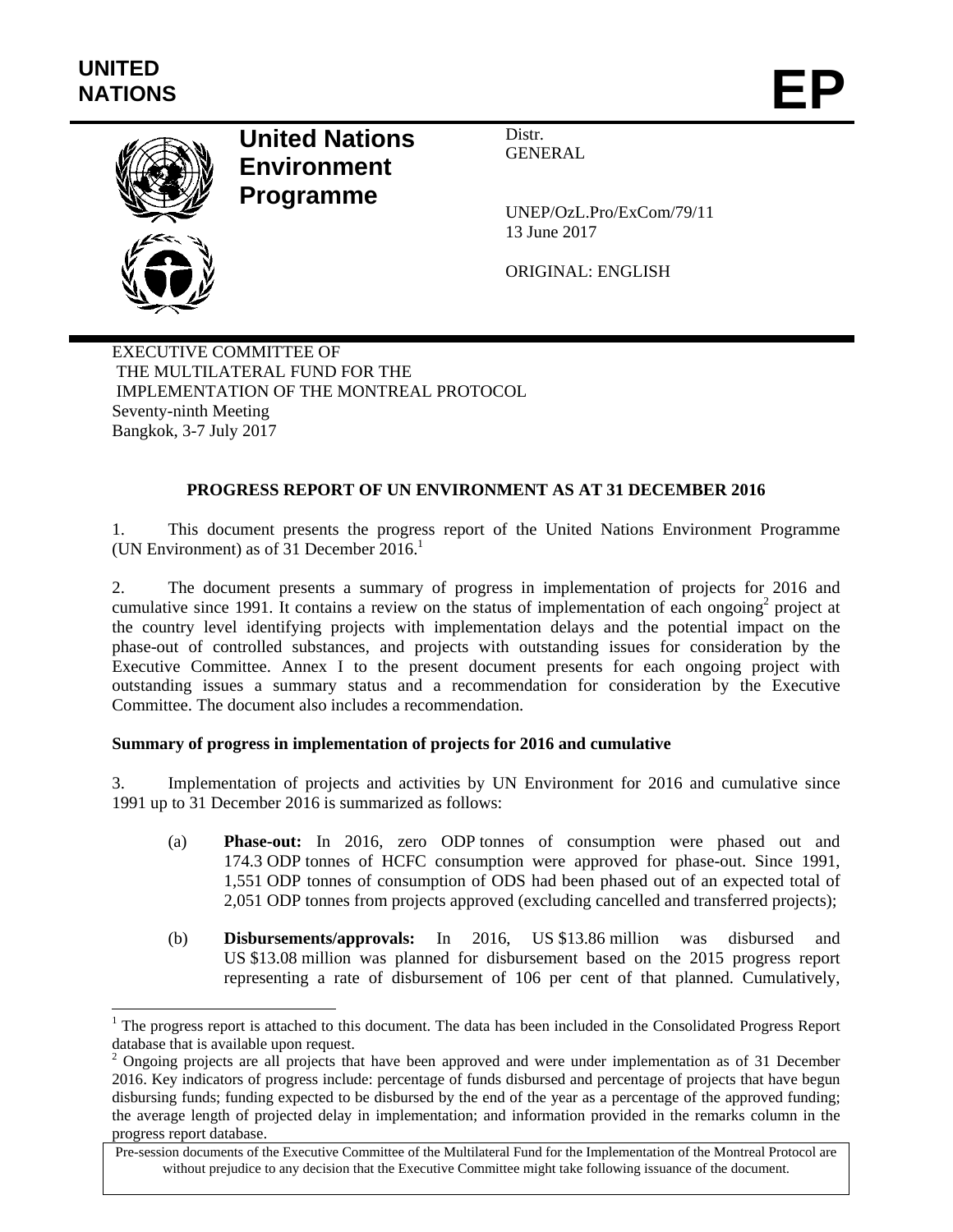US \$232.28 million had been disbursed out of the total US \$283.62 million approved for disbursement (excluding agency fees). This represents a rate of disbursement of 82 per cent. In 2016, US \$21.01 million was approved for implementation;

- (c) **Number of projects completed:** In 2016, 65 projects were completed. Since 1991, 1,634 projects of the 2,075 projects approved (excluding closed or transferred projects) were completed. This represents a completion rate of 79 per cent;
- (d) **Speed of delivery non-investment projects:** Projects that were completed in 2016 were completed on average 49 months after their approval. Since 1991, the average time for completion of non-investment projects has been 36 months after their approval. First disbursements under these projects occurred, on average, 10 months after they had been approved;
- (e) **Project preparation:** Of the 192 project preparation activities approved by the end of 2016, 181 have been completed and 11 were ongoing. In 2016, six project preparation activities have been completed;
- (f) **Implementation delays:** There were a total of 429 non-investment projects under implementation at the end of 2016. These projects, on average, are experiencing a delay of 14 months. However, projects classified as "projects with implementation delays" that are subject to the procedures of project cancellation amount to two projects (as multi-year agreements (MYAs) are not subject to those procedures); and
- (g) **MYAs**: In 2016, UN Environment was implementing two MYAs for CFC or ODS, and 113 MYAs for HCFC phase-out management plans. Since 1991, 185 MYAs have been approved and 70 MYAs have been completed.
- 4. An analysis of UN Environment progress report is contained in Annex II to the present document.

# **Project implementation progress in 2016**

1

5. The Secretariat reviewed the status of project implementation on a country-by-country basis taking into account implementation delays that have occurred with respect to planned completion dates that had been reported in 2016, the potential impact of these delays on phase-out and the rate of planned disbursements.

6. Of the 279 ongoing projects excluding institutional strengthening (IS) and project preparation, 164 projects have extended planned dates of completion since the 2015 progress report. The Executive Committee may wish to note that UN Environment will report to the  $80<sup>th</sup>$  meeting on two projects with implementation delays,<sup>3</sup> one of which was also classified as having implementation delays in 2015) (Annex I to the present document).

7. During the review of the progress report, the Secretariat had several discussions with UN Environment, where a number of issues on ongoing projects were satisfactorily resolved. However, issues could not be resolved for a number of projects or tranches of multi-year agreements for the phase-out of methyl bromide and HCFCs; projects for ODS waste disposal; and preparation of ODS alternative surveys; and renewal of IS projects, as shown in Annex I to the present document. For each ongoing project, a brief description on the status of implementation and the outstanding issues are presented and a recommendation is proposed for consideration by the Executive Committee.

<sup>&</sup>lt;sup>3</sup> The Executive Committee has defined projects with implementation delays as projects approved over 18 months with disbursement less than one per cent, or projects that are expected to be completed 12 months later than forecast in the last progress report (decision 22/61).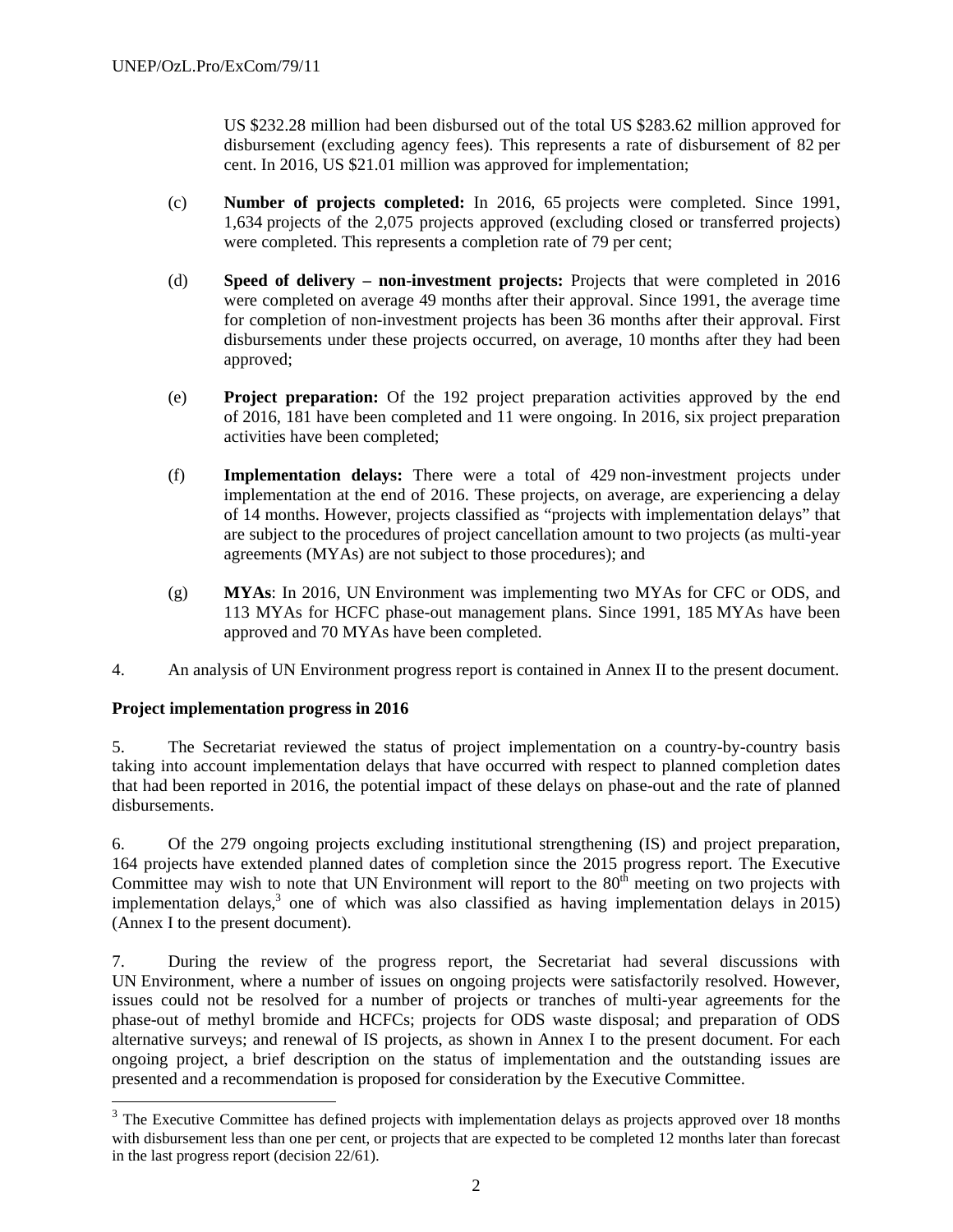## **Recommendation**

- 8. The Executive Committee may wish:
	- (a) To note:
		- (i) The progress report of the United Nations Environment Programme (UN Environment) as at 31 December 2016 contained in document UNEP/OzL.Pro/ExCom/79/11;
		- (ii) That UN Environment would report to the  $80<sup>th</sup>$  meeting on two projects with implementation delays and on 47 projects recommended for additional status reports, as indicated in Annex I to the present document;
	- (b) To approve the recommendations on ongoing projects with specific issues listed in the last column of the table contained in Annex I to the present document.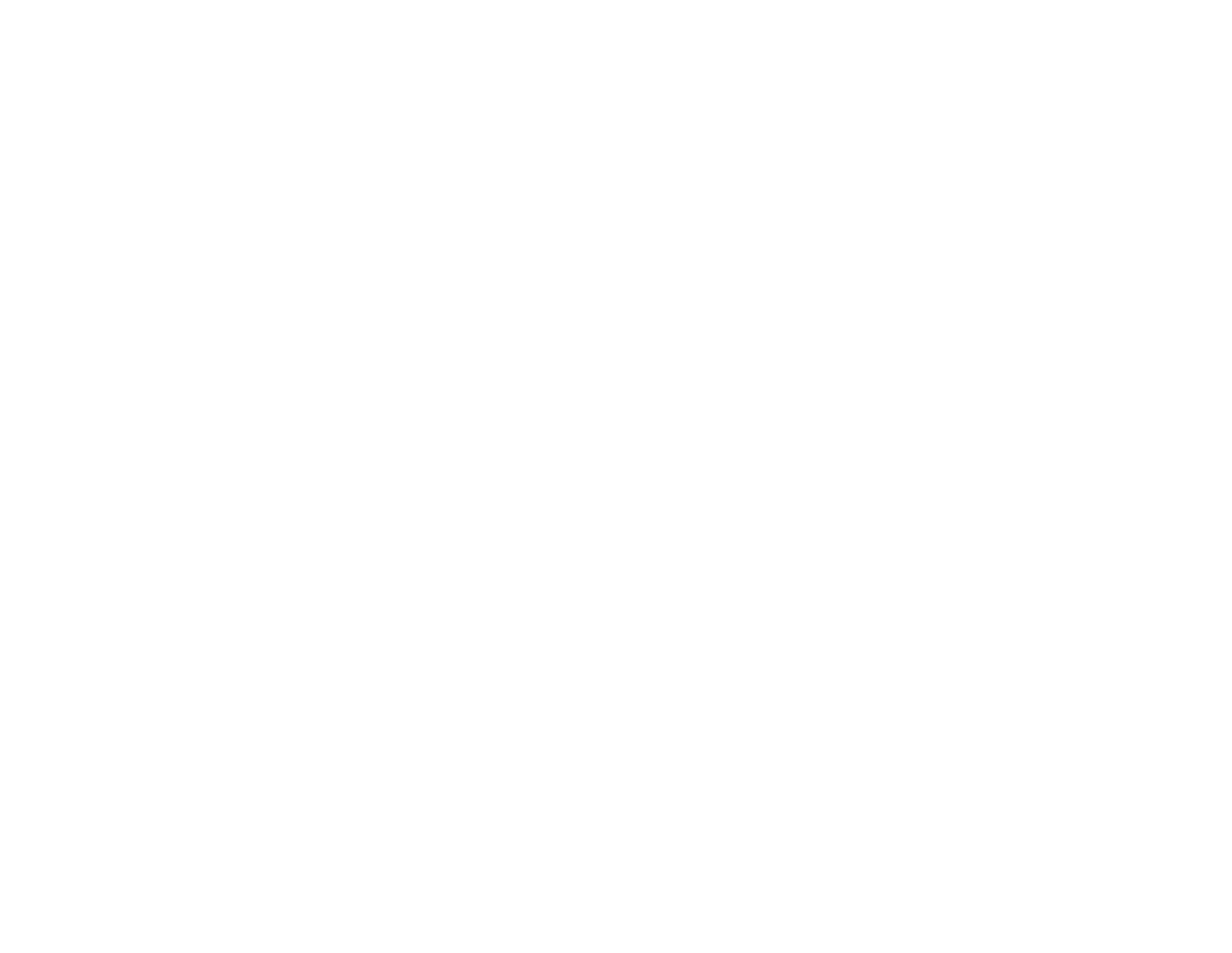#### **Annex I**

## **ONGOING PROJECTS WITH OUTSTANDING ISSUES IN THE PROGRESS REPORT FOR UN ENVIRONMENT**

| Country                                                                                                                                                                                                                                                                                                                                                                                                                                                                                                                                                                                                                                                                                                                                                                                                                                                                                     | Project title/project code                                                  | Disburse-          | <b>Status/Issues</b>                                                                                                                                                                                                                | <b>Recommendation</b>                                                                                                                                             |
|---------------------------------------------------------------------------------------------------------------------------------------------------------------------------------------------------------------------------------------------------------------------------------------------------------------------------------------------------------------------------------------------------------------------------------------------------------------------------------------------------------------------------------------------------------------------------------------------------------------------------------------------------------------------------------------------------------------------------------------------------------------------------------------------------------------------------------------------------------------------------------------------|-----------------------------------------------------------------------------|--------------------|-------------------------------------------------------------------------------------------------------------------------------------------------------------------------------------------------------------------------------------|-------------------------------------------------------------------------------------------------------------------------------------------------------------------|
|                                                                                                                                                                                                                                                                                                                                                                                                                                                                                                                                                                                                                                                                                                                                                                                                                                                                                             |                                                                             | ment rate<br>(9/0) |                                                                                                                                                                                                                                     |                                                                                                                                                                   |
| <b>Methyl bromide projects</b>                                                                                                                                                                                                                                                                                                                                                                                                                                                                                                                                                                                                                                                                                                                                                                                                                                                              |                                                                             |                    |                                                                                                                                                                                                                                     |                                                                                                                                                                   |
| Trinidad and<br>Technical assistance to phase<br>out the use of methyl bromide<br>Tobago<br>(TRI/FUM/65/TAS/28)                                                                                                                                                                                                                                                                                                                                                                                                                                                                                                                                                                                                                                                                                                                                                                             |                                                                             |                    | Project with implementation delays (12 months<br>delay).                                                                                                                                                                            | To request UN Environment to report to the 80 <sup>th</sup><br>meeting on this project with implementation delays.                                                |
| <b>ODS</b> disposal projects                                                                                                                                                                                                                                                                                                                                                                                                                                                                                                                                                                                                                                                                                                                                                                                                                                                                |                                                                             |                    |                                                                                                                                                                                                                                     |                                                                                                                                                                   |
| Nepal                                                                                                                                                                                                                                                                                                                                                                                                                                                                                                                                                                                                                                                                                                                                                                                                                                                                                       | Destruction of confiscated ODS<br>(NEP/DES/59/TAS/27)                       |                    | Project with implementation delays (12 months)<br>delay).                                                                                                                                                                           | To request UN Environment to report to the 80 <sup>th</sup><br>meeting on this project with implementation delays.                                                |
|                                                                                                                                                                                                                                                                                                                                                                                                                                                                                                                                                                                                                                                                                                                                                                                                                                                                                             |                                                                             |                    |                                                                                                                                                                                                                                     |                                                                                                                                                                   |
| <b>ODS</b> alternative surveys<br>Afghanistan, Algeria, Antigua and Barbuda, Bahrain,<br>Barbados, Burundi, Benin, Bahamas (the), Burkina<br>Faso, Brunei Darussalam, Belize, Cabo Verde, Chad,<br>Cook Islands (the), Comoros (the), Djibouti,<br>Democratic Republic of the Congo (the), Democratic<br>People's Republic of Korea (the), Equatorial Guinea,<br>Fiji, Micronesia, Gabon, Guinea-Bissau, Grenada,<br>Guinea, Guyana, Iraq, Cote d'Ivoire, Jamaica,<br>Kiribati, Kuwait, Lao People's Democratic Republic<br>(the), Madagascar, Marshall Islands (the), Maldives,<br>Mali, Mongolia, Mozambique, Myanmar, Nauru,<br>Nepal, Niue, Pakistan, Rwanda, Samoa, Saudi<br>Arabia, Senegal, Sierra Leone, Solomon Islands, Sri<br>Lanka, Saint Lucia, Sao Tome and Principe,<br>Suriname, Turkmenistan, Timor-Leste, Togo, Tonga,<br>Trinidad and Tobago, Palau, Tuvalu and Vanuatu. |                                                                             |                    | Consultants were hired; in most cases the survey are<br>underway, except for Algeria, where there was a lack<br>of communication with the national ozone unit<br>(NOU) and Myanmar, where the Agreement has not<br>been signed yet. | To request UN Environment to submit the surveys<br>on ODS alternatives to the 80 <sup>th</sup> meeting in<br>accordance with decisions $74/53(h)$ and $78/2(c)$ . |
| Myanmar                                                                                                                                                                                                                                                                                                                                                                                                                                                                                                                                                                                                                                                                                                                                                                                                                                                                                     | Renewal of institutional strengthening projects<br>Phase IV: 1/2014-12/2015 | $\Omega$           | Agreement not signed.                                                                                                                                                                                                               | To request a status report to the $80th$ meeting to                                                                                                               |
|                                                                                                                                                                                                                                                                                                                                                                                                                                                                                                                                                                                                                                                                                                                                                                                                                                                                                             | (MYA/SEV/71/INS/15)                                                         |                    |                                                                                                                                                                                                                                     | monitor the signing of the Agreement.                                                                                                                             |
| Nauru                                                                                                                                                                                                                                                                                                                                                                                                                                                                                                                                                                                                                                                                                                                                                                                                                                                                                       | Phase V: 8/2014-7/2016<br>(NAU/SEV/72/INS/09)                               | $\overline{0}$     | Agreement not signed.                                                                                                                                                                                                               | To request a status report to the $80th$ meeting to<br>monitor the signing of the Agreement.                                                                      |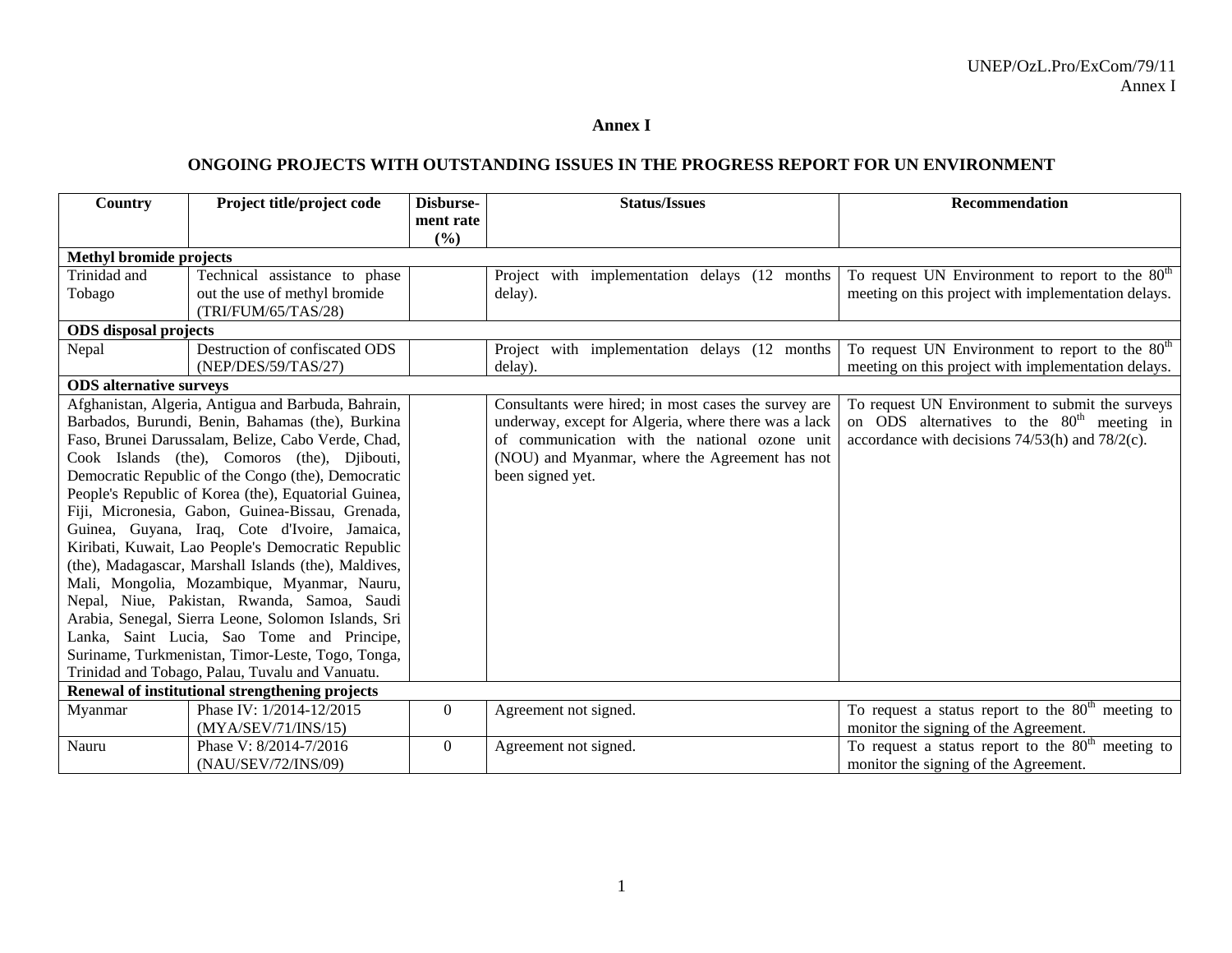## UNEP/OzL.Pro/ExCom/79/11 Annex I

| <b>Country</b>  | Project title/project code                  | Disburse-      | <b>Status/Issues</b>                                 | Recommendation                                                    |
|-----------------|---------------------------------------------|----------------|------------------------------------------------------|-------------------------------------------------------------------|
|                 |                                             | ment rate      |                                                      |                                                                   |
|                 |                                             | (%)            |                                                      |                                                                   |
|                 | Tranches of HCFC phase-out management plans |                |                                                      |                                                                   |
| Albania         | HCFC phase-out management                   |                | Low disbursement rate of approved funds.             | To request a status report to the $80th$ meeting due to           |
|                 | plan (stage I, third tranche)               |                |                                                      | low disbursement rate of approved funds.                          |
|                 | (ALB/PHA/75/TAS/31)                         |                |                                                      |                                                                   |
| Antigua and     | HCFC phase-out management                   | 59             | The Agreement has expired and the new small scale    | To request a status report to the 80 <sup>th</sup> meeting to     |
| Barbuda         | plan (stage I, first tranche)               |                | funding agreement (SSFA) is being discussed. The     | monitor implementation progress of this project                   |
|                 | (ANT/PHA/66/TAS/14)                         |                | financial and progress reports have not been         | approved over twelve meetings ago.                                |
|                 |                                             |                | submitted yet.                                       |                                                                   |
| <b>Barbados</b> | HCFC phase-out management                   | $\Omega$       | The project was delayed due to changes in the        | To request a status report to the $80th$ meeting due to           |
|                 | plan (stage I, first tranche)               |                | administrative procedures.<br>Government's<br>The    | low disbursement rate of approved funds noting                    |
|                 | (BAR/PHA/69/TAS/22)                         |                | Agreement has expired and the new SSFA is being      | that this project was approved over nine meetings                 |
|                 |                                             |                | discussed.                                           | ago.                                                              |
| Central African | HCFC phase-out management                   | 60             | UN Environment is discussing with the Ministry of    | To request a status report to the 80 <sup>th</sup> meeting to     |
| Republic (the)  | plan (stage I, first tranche)               |                | the Environment to relaunch the activities since the | monitor the resumption of the activities in the                   |
|                 | (CAF/PHA/64/TAS/22)                         |                | security situation in the country has improved.      | country.                                                          |
| Comoros (the)   | HCFC phase-out management                   | $\overline{0}$ | Slow progress with low disbursement rate of          | To request a status report to the $80th$ meeting due to           |
|                 | plan (stage I, second tranche)              |                | approved funds.                                      | low disbursement rate of approved funds noting                    |
|                 | (COI/PHA/70/TAS/21)                         |                |                                                      | that this project was approved over eight meetings                |
|                 |                                             |                |                                                      | ago.                                                              |
| Cote d'Ivoire   | HCFC phase-out management                   | 57             | Slow progress in implementation.<br>The new          | To request a status report to the $80th$ meeting to               |
|                 | plan (stage I, first tranche)               |                | Agreement was signed to complete the remaining       | monitor implementation progress of this project                   |
|                 | (IVC/PHA/66/TAS/37)                         |                | activities.                                          | approved over twelve meetings ago.                                |
| Cote d'Ivoire   | HCFC phase-out management                   | $\overline{0}$ | The first payment was released in July 2016.         | To request a status report to the $80th$ meeting due to           |
|                 | plan (stage I, second tranche)              |                | Disbursement will only be reflected upon receipt and | low disbursement rate of approved funds.                          |
|                 | (IVC/PHA/75/TAS/41)                         |                | recording of expenditure report from the country.    |                                                                   |
| Democratic      | HCFC phase-out management                   | $\overline{0}$ | The first payment was released in February 2014.     | To request a status report to the 80 <sup>th</sup> meeting due to |
| Republic of the | plan (stage I, second tranche)              |                | Disbursement will only be reflected upon receipt and | low disbursement rate of approved funds noting                    |
| Congo (the)     | (DRC/PHA/70/TAS/38)                         |                | recording of expenditure report from the country.    | that this project was approved over eight meetings                |
|                 |                                             |                |                                                      | ago.                                                              |
| Dominican       | HCFC phase-out management                   | $\overline{0}$ | Procurement of the identifiers is ongoing; however   | To request a status report to the $80th$ meeting due to           |
| Republic (the)  | plan (stage I, second tranche)              |                | no disbursements have been made.                     | low disbursement rate of approved funds.                          |
|                 | (refrigeration servicing sector)            |                |                                                      |                                                                   |
|                 | (DOM/PHA/69/TAS/52)                         |                |                                                      |                                                                   |
| El Salvador     | HCFC phase-out management                   | 28             | The SSFA combining the first and second tranches     | To request a status report to the $80th$ meeting to               |
|                 | plan (stage I, first tranche)               |                | has not been signed yet and is awaiting the approval | monitor the signing of the Agreement and the low                  |
|                 | (ELS/PHA/65/TAS/28)                         |                | from the Ministry of External Affairs.               | disbursement rate of approved funds.                              |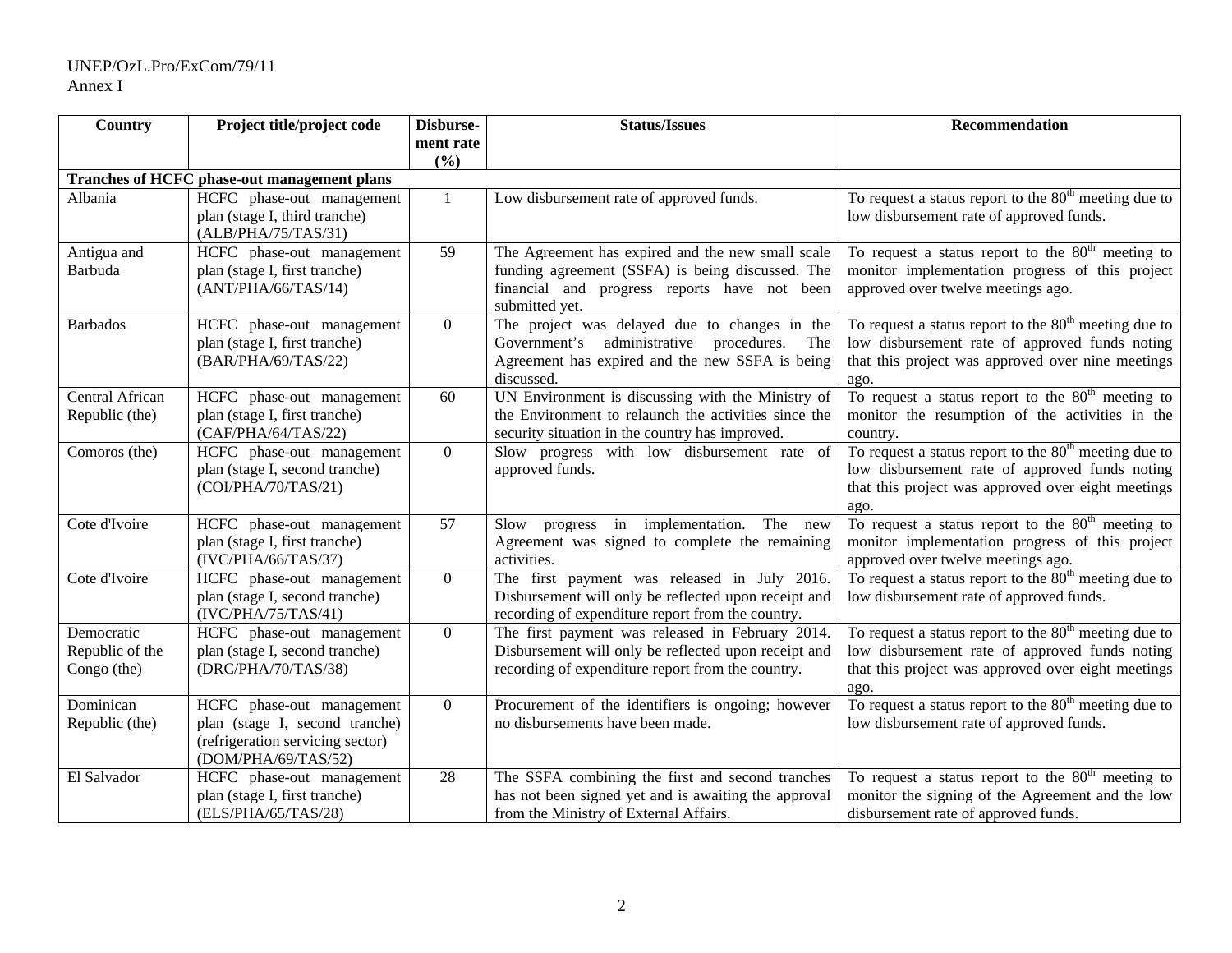| Country      | Project title/project code                                  | Disburse-      | <b>Status/Issues</b>                                                                                      | Recommendation                                                                                       |
|--------------|-------------------------------------------------------------|----------------|-----------------------------------------------------------------------------------------------------------|------------------------------------------------------------------------------------------------------|
|              |                                                             | ment rate      |                                                                                                           |                                                                                                      |
|              |                                                             | (%)            |                                                                                                           |                                                                                                      |
| El Salvador  | HCFC phase-out management                                   | $\Omega$       |                                                                                                           |                                                                                                      |
|              | plan (stage I, second tranche)<br>(ELS/PHA/74/TAS/32)       |                |                                                                                                           |                                                                                                      |
| Equatorial   | HCFC phase-out management                                   | $\Omega$       | The first payment was released in September 2016.                                                         | To request a status report to the $80th$ meeting due to                                              |
| Guinea       | plan (stage I, second tranche)                              |                | Disbursement will only be reflected upon receipt and                                                      | low disbursement rate of approved funds.                                                             |
|              | (EQG/PHA/74/TAS/08)                                         |                | recording of expenditure report from the country.                                                         |                                                                                                      |
| Fiji         | HCFC phase-out management                                   | $\overline{0}$ | The Government pre-financed a number of activities                                                        | To request a status report to the $80th$ meeting due to                                              |
|              | plan (stage I, second tranche)                              |                | since the first payment was released in September                                                         | low disbursement rate of approved funds.                                                             |
|              | (FIJ/PHA/73/TAS/28)                                         |                | 2016. Disbursements will only be reflected upon                                                           |                                                                                                      |
|              |                                                             |                | receipt and recording of expenditure report from the                                                      |                                                                                                      |
|              |                                                             |                | country.                                                                                                  |                                                                                                      |
| Gambia (the) | HCFC phase-out management                                   | $\Omega$       | The first payment was released in April 2016.                                                             | To request a status report to the $80th$ meeting due to                                              |
|              | plan (stage I, second tranche)<br>(GAM/PHA/71/TAS/28)       |                | Disbursement will only be reflected upon receipt and<br>recording of expenditure report from the country. | low disbursement rate of approved funds noting<br>that this project was approved over seven meetings |
|              |                                                             |                |                                                                                                           | ago.                                                                                                 |
| Guatemala    | HCFC phase-out management                                   | $\overline{0}$ | The Government asked for UN Environment direct                                                            | To request a status report to the $80th$ meeting due to                                              |
|              | plan (stage I, first tranche)                               |                | implementation of the project to reduce transaction                                                       | low disbursement rate of approved funds noting                                                       |
|              | (GUA/PHA/64/TAS/42)                                         |                | costs. The Agreement was signed in June 2016.                                                             | that this project was approved over fourteen                                                         |
|              |                                                             |                |                                                                                                           | meetings ago.                                                                                        |
| Guatemala    | HCFC phase-out management                                   | $\overline{0}$ | First disbursement has not been released yet.                                                             | To request a status report to the $80th$ meeting due to                                              |
|              | plan (stage I, third tranche)                               |                |                                                                                                           | low disbursement rate of approved funds.                                                             |
| Guinea       | (GUA/PHA/75/TAS/50)                                         | $\overline{0}$ |                                                                                                           | To request a status report to the $80th$ meeting due to                                              |
|              | HCFC phase-out management<br>plan (stage I, second tranche) |                | The country used the IS funding to implement<br>training activities. Disbursement will only be            | low disbursement rate of approved funds noting                                                       |
|              | (GUI/PHA/72/TAS/29)                                         |                | reflected upon receipt and recording of expenditure                                                       | that this project was approved over six meetings                                                     |
|              |                                                             |                | report from the country.                                                                                  | ago.                                                                                                 |
| Guyana       | HCFC phase-out management                                   | $\overline{0}$ | There were delays in engaging consultants for the                                                         | To request a status report to the $80th$ meeting due to                                              |
|              | plan (stage I, second tranche)                              |                | technicians training.                                                                                     | low disbursement rate of approved funds.                                                             |
|              | (GUY/PHA/74/TAS/24)                                         |                |                                                                                                           |                                                                                                      |
| Haiti        | HCFC phase-out management                                   | 43             | The new Agreement is not signed yet.                                                                      | To request a status report to the $80th$ meeting to                                                  |
|              | plan (stage I, first tranche)                               |                |                                                                                                           | monitor the signing of the new Agreement and                                                         |
|              | (HAI/PHA/68/TAS/18)                                         |                |                                                                                                           | implementation progress of this project approved                                                     |
| Honduras     | HCFC phase-out management                                   | $\overline{0}$ | Significant delay in signing the Agreement which                                                          | over ten meetings ago.<br>To request a status report to the 80 <sup>th</sup> meeting due to          |
|              | plan (stage I, second tranche)                              |                | took place only in December 2016.                                                                         | low disbursement rate of approved funds noting                                                       |
|              | (HON/PHA/70/TAS/38)                                         |                |                                                                                                           | that this project was approved over eight meetings                                                   |
|              |                                                             |                |                                                                                                           | ago.                                                                                                 |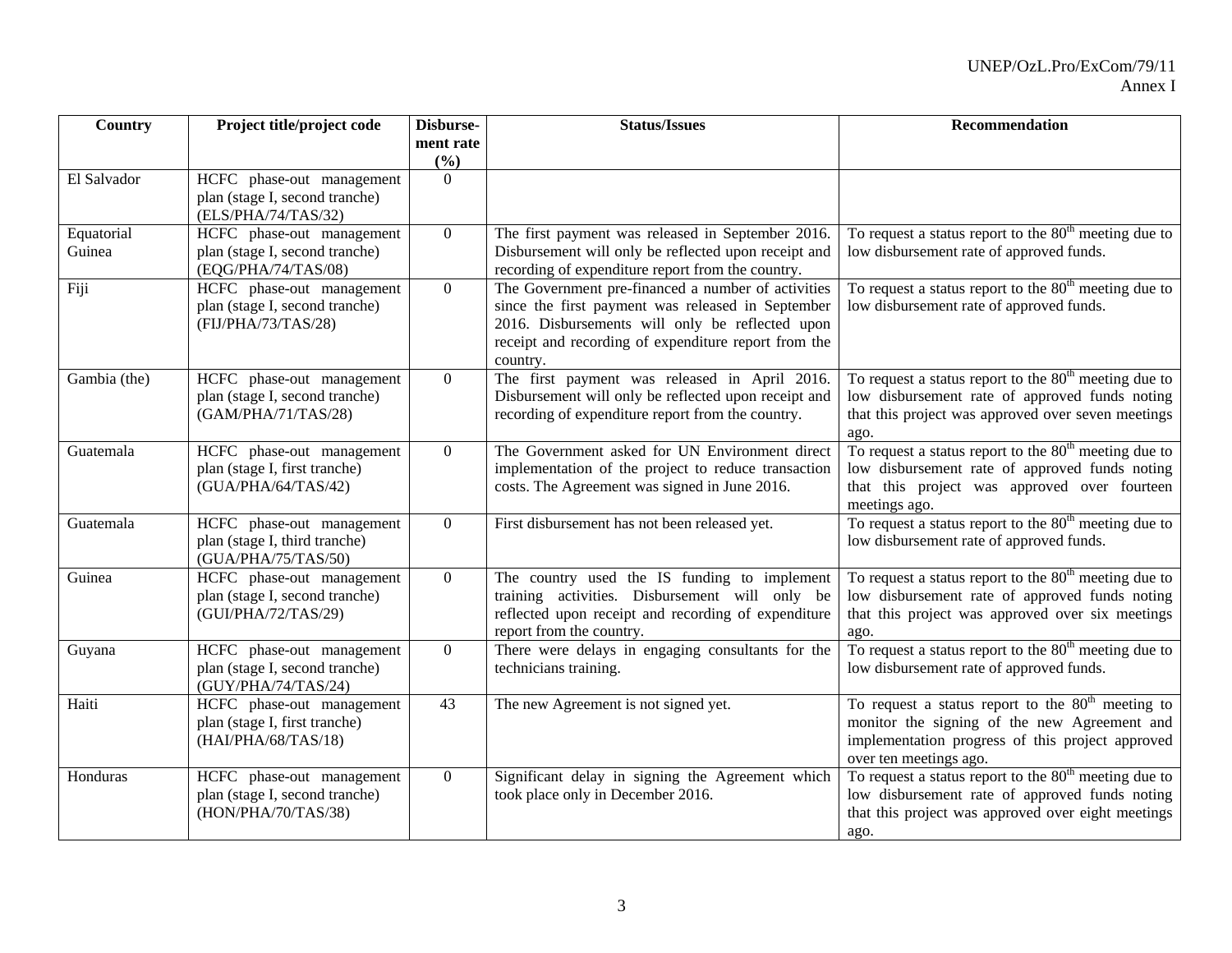| Country                                      | Project title/project code                                                                                                                                | Disburse-       | <b>Status/Issues</b>                                                                                                                                                                                      | Recommendation                                                                                                                                                                            |
|----------------------------------------------|-----------------------------------------------------------------------------------------------------------------------------------------------------------|-----------------|-----------------------------------------------------------------------------------------------------------------------------------------------------------------------------------------------------------|-------------------------------------------------------------------------------------------------------------------------------------------------------------------------------------------|
|                                              |                                                                                                                                                           | ment rate       |                                                                                                                                                                                                           |                                                                                                                                                                                           |
| India                                        | HCFC phase-out management<br>plan (stage I, second tranche)<br>(refrigeration servicing sector<br>and enabling activities)<br>(IND/PHA/71/TAS/450)        | (%)<br>$\Omega$ | The low disbursement is due to changes in the NOU,                                                                                                                                                        | To request a status report to the 80 <sup>th</sup> meeting due to<br>low disbursement rate of approved funds noting<br>that this project was approved over seven meetings<br>ago.         |
| India                                        | HCFC phase-out management<br>plan (stage I, third tranche)<br>(refrigeration servicing sector<br>and enabling activities)<br>(IND/PHA/75/TAS/466)         | $\overline{0}$  | the need to focus on the investment component, and<br>bank details not confirmed.                                                                                                                         | To request a status report to the $80th$ meeting due to<br>low disbursement rate of approved funds.                                                                                       |
| Iraq                                         | HCFC phase-out management<br>plan (stage I, first tranche)<br>(refrigeration servicing sector)<br>(IRQ/PHA/65/TAS/17)                                     | 8               | A delay occurred due to funds disbursement<br>procedures and security situation within the country.                                                                                                       | To request a status report to the $80th$ meeting due to<br>low disbursement rate of approved funds noting<br>that this project was approved over thirteen<br>meetings ago.                |
| Iraq                                         | HCFC phase-out management<br>plan (stage I, second tranche)<br>(refrigeration servicing sector)<br>(IRQ/PHA/74/TAS/22)                                    | $\overline{0}$  | Security situation within the country. The Agreement<br>is not signed yet. Given the low disbursement rate of<br>approved funds under the first tranche, the second<br>tranche funding is not being used. | To request a status report to the $80th$ meeting to<br>monitor the signing of the agreement and the low<br>disbursement rate of approved funds.                                           |
| Kuwait                                       | HCFC phase-out management<br>plan (stage I, first tranche)<br>(refrigeration servicing sector<br>and monitoring and verification)<br>(KUW/PHA/66/TAS/19)  | 6               | Slow progress with low disbursement rate of<br>approved funds.                                                                                                                                            | To request a status report to the $80th$ meeting to<br>monitor the implementation progress and low<br>disbursement rate noting that this project was<br>approved over twelve meeting ago. |
| Kuwait                                       | HCFC phase-out management<br>plan (stage I, second tranche)<br>(refrigeration servicing sector<br>and monitoring and verification)<br>(KUW/PHA/74/TAS/23) | $\overline{0}$  | Due to delay in submitting the financial report of the<br>first tranche the Agreement related to the second<br>tranche was not signed.                                                                    | To request a status report to the $80th$ meeting to<br>monitor low disbursement rate of approved funds<br>and signing of agreement.                                                       |
| Lao People's<br>Democratic<br>Republic (the) | HCFC phase-out management<br>plan (stage I, second tranche)<br>(LAO/PHA/74/TAS/27)                                                                        | $\overline{0}$  | The first payment was released in May 2016.<br>Disbursement will only be reflected upon receipt and<br>recording of expenditure report from the country.                                                  | To request a status report to the $80th$ meeting due to<br>low disbursement rate of approved funds.                                                                                       |
| Malawi                                       | HCFC phase-out management<br>plan (stage I, second tranche)<br>(MLW/PHA/70/TAS/34)                                                                        | $\overline{0}$  | Low disbursement rate of approved funds.                                                                                                                                                                  | To request a status report to the $80th$ meeting due to<br>low disbursement rate of approved funds noting<br>that this project was approved over eight meetings<br>ago.                   |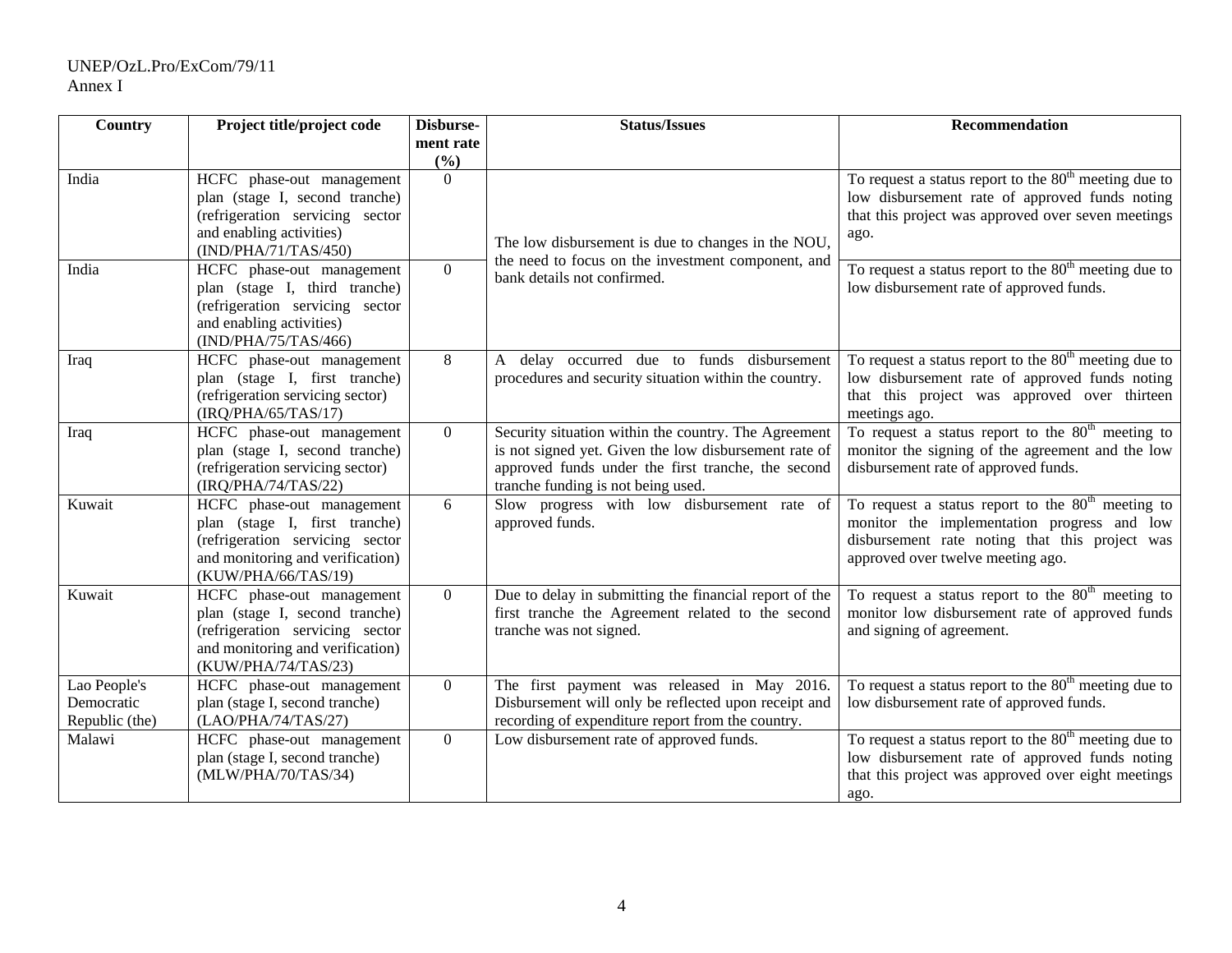| Country          | Project title/project code                                                                                                                                      | Disburse-        | <b>Status/Issues</b>                                                                                                                                   | Recommendation                                                                                                                                                          |
|------------------|-----------------------------------------------------------------------------------------------------------------------------------------------------------------|------------------|--------------------------------------------------------------------------------------------------------------------------------------------------------|-------------------------------------------------------------------------------------------------------------------------------------------------------------------------|
|                  |                                                                                                                                                                 | ment rate<br>(%) |                                                                                                                                                        |                                                                                                                                                                         |
| Maldives         | HCFC phase-out management<br>plan (stage I, third tranche)<br>(MDV/PHA/75/TAS/29)                                                                               | $\Omega$         | Low disbursement rate of approved funds.                                                                                                               | To request a status report to the $80th$ meeting due to<br>low disbursement rate of approved funds                                                                      |
| Mali             | HCFC phase-out management<br>plan (stage I, second tranche)<br>(MLI/PHA/71/TAS/33)                                                                              | $\Omega$         | Slow progress with low disbursement rate of<br>approved funds.                                                                                         | To request a status report to the $80th$ meeting due to<br>low disbursement rate of approved funds noting<br>that this project was approved over seven meetings<br>ago. |
| Marshall Islands | HCFC phase-out management<br>plan for PIC countries through<br>regional approach (stage I,<br>second<br>Marshall<br>tranche,<br>Islands)<br>(MAS/PHA/74/TAS/11) | $\theta$         | Slow progress with low disbursement rate of<br>approved funds.                                                                                         | To request a status report to the 80 <sup>th</sup> meeting to<br>monitor the implementation progress and low<br>disbursement rate of approved funds                     |
| Mozambique       | HCFC phase-out management<br>plan (stage I, second tranche)<br>(MOZ/PHA/73/TAS/25)                                                                              | 17               | Low disbursement rate of approved funds.                                                                                                               | To request a status report to the $80th$ meeting due to<br>low disbursement rate of approved funds noting<br>that this project was approved over five meetings<br>ago.  |
| Myanmar          | HCFC phase-out management<br>plan (stage I, first tranche)<br>(MYA/PHA/68/TAS/14)                                                                               |                  | Signing of the Agreement was delayed due to<br>governmental internal procedures.                                                                       | To request a status report to the $80th$ meeting due to<br>low disbursement rate of approved funds noting<br>that this project was approved over ten meetings<br>ago.   |
| Nauru            | HCFC phase-out management<br>plan for PIC countries through<br>regional approach (stage I,<br>second tranche, Nauru)<br>(NAU/PHA/74/TAS/10)                     | $\theta$         | Agreement is not signed yet because there is no NOO<br>since May 2014.                                                                                 | To request a status report to the 80 <sup>th</sup> meeting on the<br>appointment of the NOO and the signing of the<br>Agreement.                                        |
| Nicaragua        | HCFC phase-out management<br>plan (stage I, second tranche)<br>(NIC/PHA/74/TAS/31)                                                                              | $\theta$         | First payment was released in April 2016.<br>Disbursement will only be reflected upon receipt and<br>recording of expenditure report from the country. | To request a status report to the $80th$ meeting due to<br>low disbursement rate of approved funds.                                                                     |
| Oman             | HCFC phase-out management<br>plan (stage I, second tranche)<br>(OMA/PHA/74/TAS/29)                                                                              | $\overline{0}$   | Low disbursement rate of approved funds.                                                                                                               | To request a status report to the $80th$ meeting due to<br>low disbursement rate of approved funds.                                                                     |
| Pakistan         | HCFC phase-out management<br>plan (stage I, third tranche)<br>(PAK/PHA/73/TAS/90)                                                                               | $\theta$         | Delay resulted from <i>inter alia</i> , the absence of the<br>NOO in 2015, the security situation in the country<br>and changes within the Government. | To request a status report to the $80th$ meeting due to<br>low disbursement rate of approved funds for this<br>project approved over five meetings ago.                 |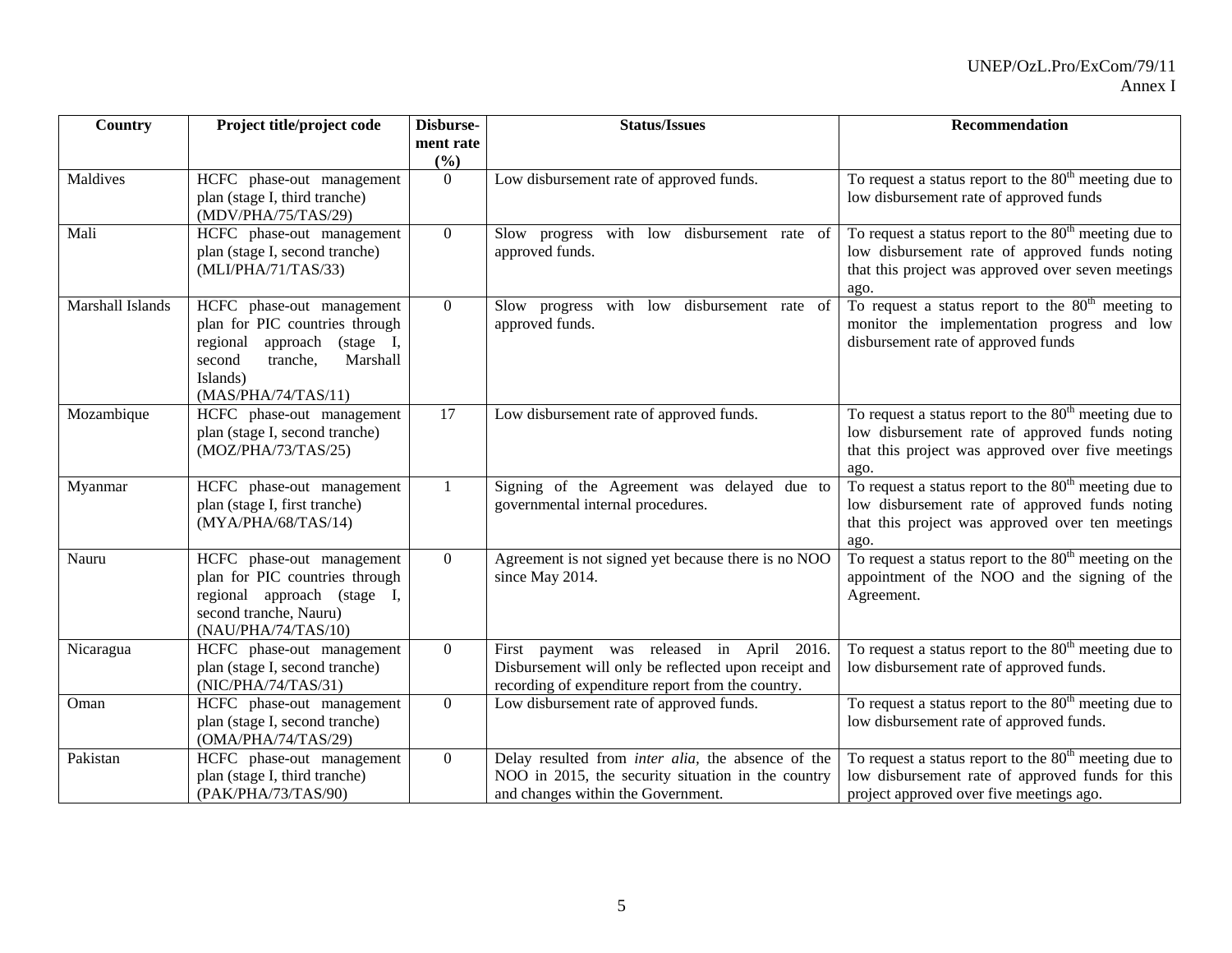| Country           | Project title/project code                                 | Disburse-       | <b>Status/Issues</b>                                                                         | Recommendation                                                                                           |
|-------------------|------------------------------------------------------------|-----------------|----------------------------------------------------------------------------------------------|----------------------------------------------------------------------------------------------------------|
|                   |                                                            | ment rate       |                                                                                              |                                                                                                          |
| Palau             | HCFC phase-out management                                  | (%)<br>$\Omega$ |                                                                                              | To request a status report to the 80 <sup>th</sup> meeting due to                                        |
|                   | plan for PIC countries through                             |                 | Low disbursement rate of approved funds.                                                     | low disbursement rate of approved funds.                                                                 |
|                   | regional approach (stage I,                                |                 |                                                                                              |                                                                                                          |
|                   | second tranche, Palau)                                     |                 |                                                                                              |                                                                                                          |
|                   | (TTR/PHA/74/TAS/10)                                        |                 |                                                                                              |                                                                                                          |
| Paraguay          | HCFC phase-out management                                  | $\Omega$        | The first payment was released in April 2016.                                                | To request a status report to the $80th$ meeting due to                                                  |
|                   | plan (stage I, second tranche)                             |                 | Disbursement will only be reflected upon receipt and                                         | low disbursement rate of approved funds.                                                                 |
|                   | (PAR/PHA/74/TAS/33)                                        | 28              | recording of expenditure report from the country.                                            |                                                                                                          |
| Philippines (the) | HCFC phase-out management<br>plan (stage I, first tranche) |                 | The Agreement has expired since December 2015<br>and no further payment was made in 2016.    | To request a status report to the $80th$ meeting to<br>monitor the signing of the new Agreement.         |
|                   | (PHI/PHA/68/TAS/95)                                        |                 |                                                                                              |                                                                                                          |
| Qatar             | HCFC phase-out management                                  | $\overline{0}$  | Agreement has not been signed yet. Several changes                                           | To request a status report to the $80th$ meeting to                                                      |
|                   | plan (stage I, first tranche)                              |                 | occurred within the NOU; the NOO is reinstated only                                          | monitor the signing of the Agreement and the low                                                         |
|                   | (refrigeration servicing sector)<br>(OAT/PHA/65/TAS/17)    |                 | recently.                                                                                    | disbursement rate of approved funds noting that this<br>project was approved over thirteen meetings ago. |
| Samoa             | HCFC phase-out management                                  | $\overline{0}$  | Low disbursement rate of approved funds.                                                     | To request a status report to the 80 <sup>th</sup> meeting due to                                        |
|                   | plan for PIC countries through                             |                 |                                                                                              | low disbursement rate of approved funds.                                                                 |
|                   | regional approach (stage I,                                |                 |                                                                                              |                                                                                                          |
|                   | second tranche, Samoa)                                     |                 |                                                                                              |                                                                                                          |
|                   | (SAM/PHA/74/TAS/18)                                        |                 |                                                                                              |                                                                                                          |
| Timor-Leste       | HCFC phase-out management                                  | 11              | disbursement rate of<br>Slow progress<br>with<br>low                                         | To request a status report to the 80 <sup>th</sup> meeting due to                                        |
|                   | plan (stage I, second tranche)<br>(TLS/PHA/69/TAS/09)      |                 | approved funds.                                                                              | low disbursement rate of approved funds noting                                                           |
|                   |                                                            |                 |                                                                                              | that this project was approved over nine meetings<br>ago.                                                |
| Tunisia           | HCFC phase-out management                                  | $\Omega$        | Actual disbursement level is pending the submission                                          | To request a status report to the $80th$ meeting due to                                                  |
|                   | plan (stage I, first tranche)                              |                 | of the expenditure report.                                                                   | low disbursement rate of approved funds.                                                                 |
|                   | (refrigeration servicing sector)                           |                 |                                                                                              |                                                                                                          |
|                   | (TUN/PHA/72/TAS/56)                                        |                 |                                                                                              |                                                                                                          |
| Zambia            | HCFC phase-out management                                  | $\overline{0}$  | First payment released in April 2016. Disbursement                                           | To request a status report to the $80th$ meeting due to                                                  |
|                   | plan (stage I, second tranche)<br>(ZAM/PHA/71/TAS/28)      |                 | will only be reflected upon receipt and recording of<br>expenditure report from the country. | low disbursement rate of approved funds noting<br>that this project was approved over seven meetings     |
|                   |                                                            |                 |                                                                                              | ago.                                                                                                     |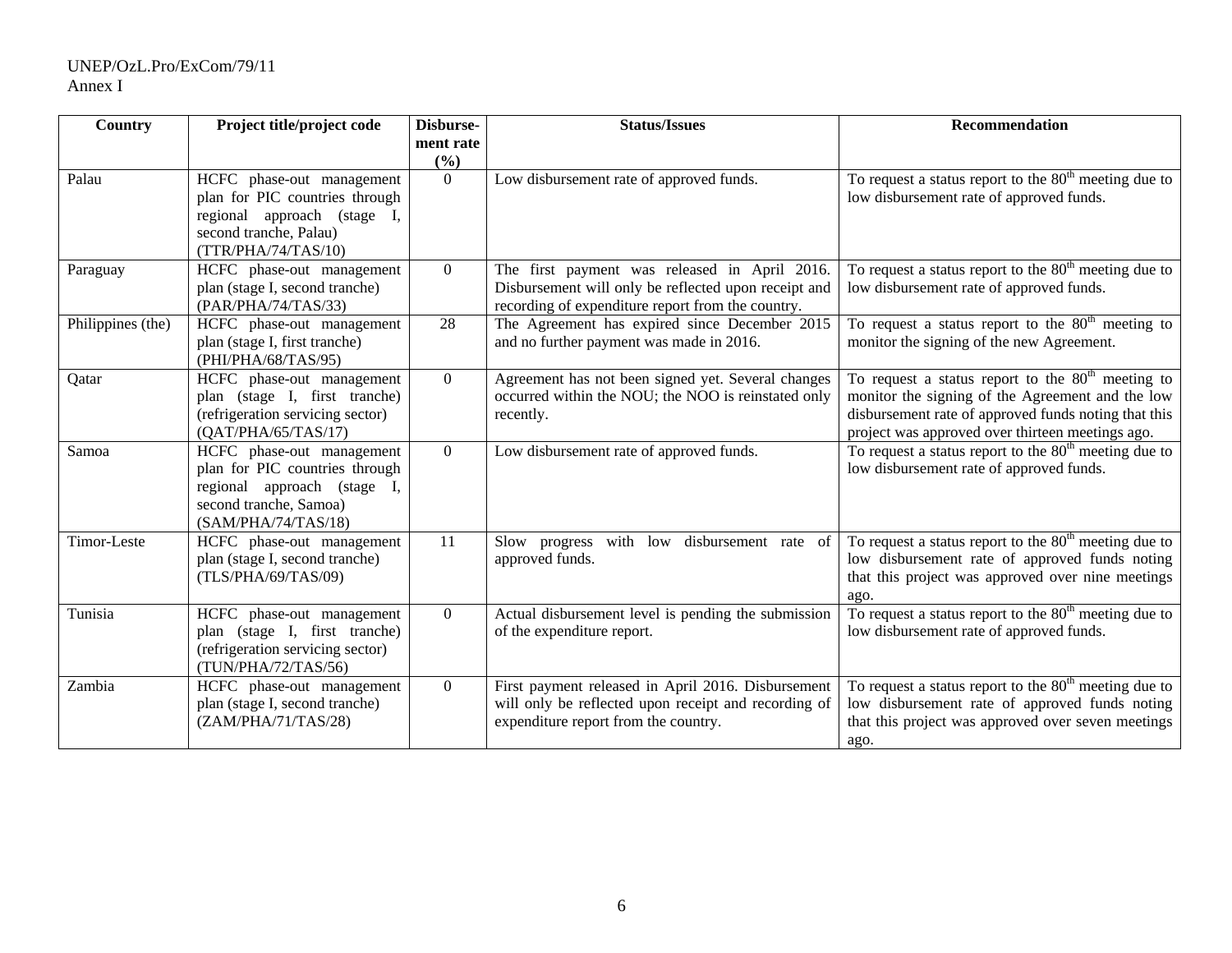# **Annex II**

# **ANALYSIS THE PROGRESS REPORT OF UN ENVIRONMENT AS AT 31 DECEMBER 2016**

1. As of that date, the Executive Committee had approved US \$307.79 million consisting of US \$283.62 million for investment and non-investment projects and US \$24.18 million for agency fees and administrative support costs, as shown in Table 1. In 2016, 97 new projects and activities were approved. This level of funding is expected to result in the phase-out of 2,051 ODP tonnes of ODS consumption.

| Table 1: Approved funding by sector for UN Environment as at 31 December 2016 |  |  |  |  |  |  |  |  |
|-------------------------------------------------------------------------------|--|--|--|--|--|--|--|--|
|-------------------------------------------------------------------------------|--|--|--|--|--|--|--|--|

| <b>Sector</b>       | Funding (US \$) |
|---------------------|-----------------|
| Aerosol             | 882,689         |
| Destruction         | 232,200         |
| Halon               | 767,640         |
| Fumigants           | 2,614,366       |
| Phase-out plan      | 48,417,525      |
| Refrigeration       | 13,926,555      |
| Several             | 216,575,428     |
| Solvents            | 198,860         |
| Sub-total           | 283,615,263     |
| Administrative cost | 24,176,516      |
| <b>Total</b>        | 307,791,778     |

2. A summary of the status of projects implemented by category is presented in Table 2.

| <b>Type</b>          |          | Number of projects* |               |                 |            | Funding (US \$)            |                |                  |
|----------------------|----------|---------------------|---------------|-----------------|------------|----------------------------|----------------|------------------|
|                      | Approved | <b>Completed</b>    | $\frac{0}{0}$ | <b>Approved</b> |            | <b>Disbursed</b>           | <b>Balance</b> | $\frac{6}{9}$    |
|                      |          |                     | completed     |                 |            |                            |                | disbursed        |
| Country programme    | 94       | 94                  | 100           |                 | 2,946,574  | 2,946,574                  |                | 100              |
| Demonstration        |          |                     | 25            |                 | 655,000    | 179,578                    | 475,422        | 27               |
| Institutional        | 749      | 598                 | 80            |                 | 57,097,652 | 44,452,891                 | 12,644,761     | 78               |
| strengthening        |          |                     |               |                 |            |                            |                |                  |
| Investment           |          |                     |               |                 | 135,000    |                            | 135,000        | $\boldsymbol{0}$ |
| Project preparation  | 1921     | 181                 | 94            |                 | 8,536,318  | 7,954,043                  | 582,274        | 93               |
| Technical assistance | 839      | 564                 | 67            | 199,952,161     |            | 162,452,202                | 37,499,959     | 81               |
| Training             | 196      | 196                 | 100           |                 | 14,292,557 | 14,292,557                 |                | 100              |
| <b>Total</b>         | 2,075    | 1,634               |               |                 |            | 79 283,615,263 232,277,846 | 51,337,417     | 82               |

# **Table 2: Status of project implementation by category**

\*Excludes closed and transferred projects.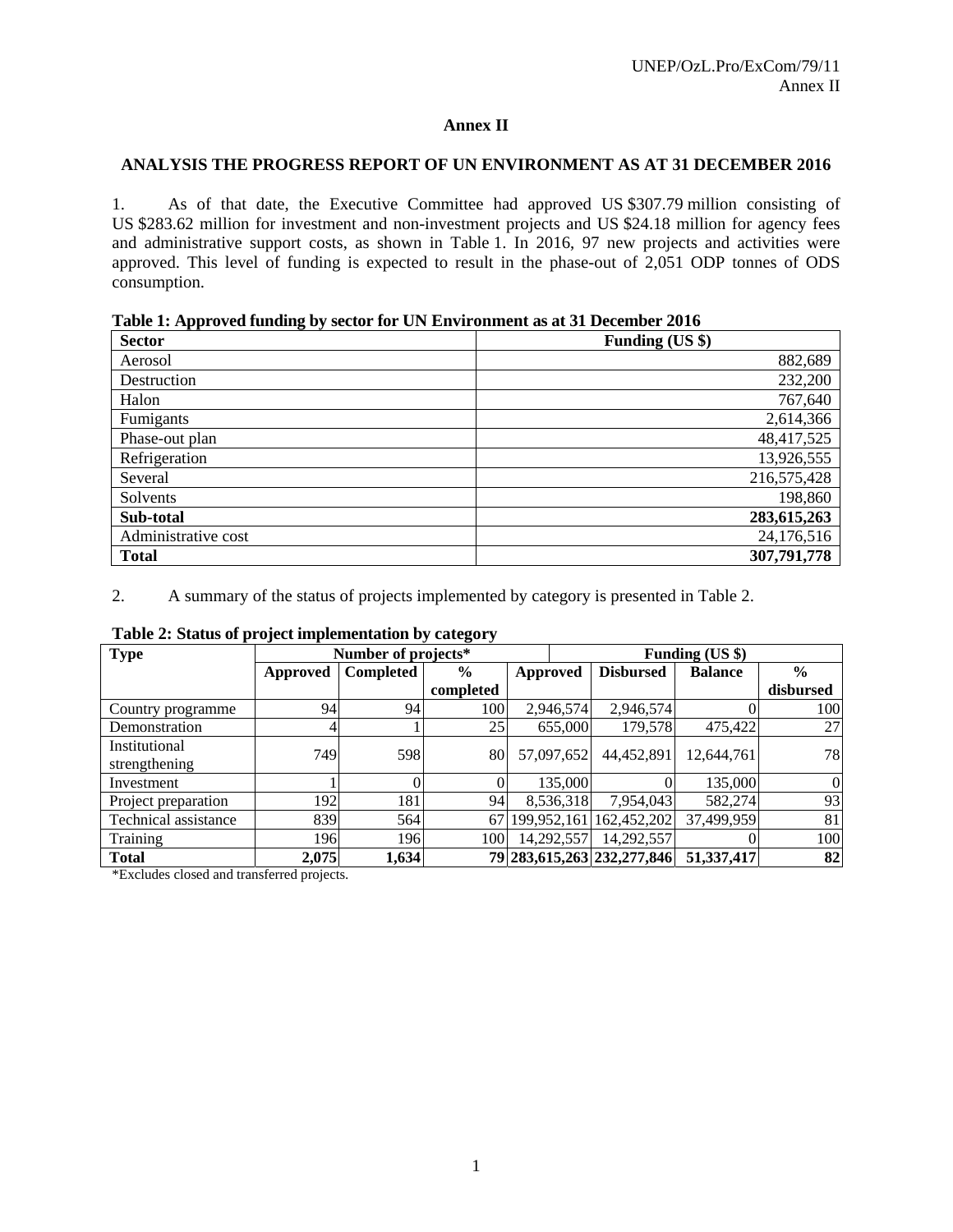3. Table 3 presents an overview of status of project implementation by year<sup>4</sup>. All projects and activities approved between 1991 and the end of 2006 have now been completed.

|              |                 | Number of projects* |                  | Funding (US \$) |                  |                  |                  |
|--------------|-----------------|---------------------|------------------|-----------------|------------------|------------------|------------------|
| Year         | <b>Approved</b> | Completed           | % completed      | <b>Approved</b> | <b>Disbursed</b> | <b>Balance</b>   | $\frac{0}{0}$    |
| 1991         | 11              | 11                  | 100              | 1,372,335       | 1,372,335        | $\Omega$         | disbursed<br>100 |
| 1992         | 15              | 15                  | 100              | 1,711,000       | 1,711,000        | $\mathbf{0}$     | 100              |
| 1993         | 49              | 49                  | 100              | 4,194,343       | 4,194,343        | $\boldsymbol{0}$ | 100              |
| 1994         | 58              | 58                  | 100              | 4,231,169       | 4,231,169        | $\boldsymbol{0}$ | 100              |
| 1995         | 50              | 50                  | 100              | 4,047,683       | 4,047,683        | $\mathbf{0}$     | 100              |
| 1996         | 47              | 47                  | 100              | 3,366,039       | 3,366,039        | $\boldsymbol{0}$ | 100              |
| 1997         | 87              | 87                  | 100              | 7,962,291       | 7,962,291        | $\boldsymbol{0}$ | 100              |
| 1998         | 64              | 64                  | 100              | 4,669,124       | 4,669,124        | $\boldsymbol{0}$ | 100              |
| 1999         | 87              | 87                  | 100              | 6,368,983       | 6,368,983        | $\boldsymbol{0}$ | 100              |
| 2000         | 85              | 85                  | 100              | 6,300,398       | 6,300,398        | $\boldsymbol{0}$ | 100              |
| 2001         | 59              | 59                  | 100              | 7,411,159       | 7,411,159        | $\boldsymbol{0}$ | 100              |
| 2002         | 72              | 72                  | 100              | 9,469,401       | 9,469,401        | $\boldsymbol{0}$ | 100              |
| 2003         | 78              | 78                  | 100              | 11,165,394      | 11,165,394       | $\boldsymbol{0}$ | 100              |
| 2004         | 99              | 99                  | 100              | 12,362,652      | 12,362,652       | $\Omega$         | 100              |
| 2005         | 72              | $\overline{72}$     | 100              | 12,339,483      | 12,339,483       | $\Omega$         | 100              |
| 2006         | 108             | 108                 | 100              | 12,732,371      | 12,731,484       | 887              | 100              |
| 2007         | 79              | 78                  | 99               | 14,735,695      | 14,401,931       | 333,764          | 98               |
| 2008         | 132             | 130                 | 98               | 17,886,786      | 17,803,077       | 83,708           | 100              |
| 2009         | 116             | 110                 | 95               | 17,701,620      | 16,877,894       | 823,726          | 95               |
| 2010         | 79              | 76                  | 96               | 14,386,993      | 13,921,700       | 465,293          | 97               |
| 2011         | 100             | 83                  | 83               | 17,426,036      | 16,101,820       | 1,324,215        | 92               |
| 2012         | 81              | 50                  | 62               | 17,535,515      | 13,909,304       | 3,626,211        | 79               |
| 2013         | 92              | 43                  | 47               | 14,367,298      | 11,467,087       | 2,900,211        | 80               |
| 2014         | 76              | 19                  | 25               | 14,835,035      | 9,090,982        | 5,744,054        | 61               |
| 2015         | 182             | 4                   | $\overline{2}$   | 24,029,179      | 8,853,381        | 15,175,798       | 37               |
| 2016         | 97              | $\overline{0}$      | $\boldsymbol{0}$ | 21,007,282      | 147,732          | 20,859,550       | 1                |
| <b>Total</b> | 2,075           | 1,634               | 79               | 283,615,263     | 232,277,846      | 51,337,417       | 82               |

**Table 3: Status of project implementation by year** 

\*Excludes closed and transferred projects.

4. Table 4 presents project implementation by country for 2016.

| Table 4. Summary of project implementation by UN Environment for 2016 |  |  |  |  |  |
|-----------------------------------------------------------------------|--|--|--|--|--|
|-----------------------------------------------------------------------|--|--|--|--|--|

| Country     | <b>Estimated</b><br><b>Funds</b><br>Disbursed in<br>2016 (US\$) | <b>Funds</b><br>Disbursed in<br>2016 (US\$) | Percentage of<br><b>Funds</b><br><b>Disbursed over</b><br><b>Estimation in</b><br>2016 | Percentage of<br><b>Planned</b><br><b>Projects</b><br><b>Completed in</b><br>2016 |
|-------------|-----------------------------------------------------------------|---------------------------------------------|----------------------------------------------------------------------------------------|-----------------------------------------------------------------------------------|
| Afghanistan | 170,179                                                         | 54,743                                      | 32                                                                                     |                                                                                   |
| Albania     | 39,698                                                          | 47,653                                      | 120                                                                                    |                                                                                   |
| Algeria     | 137,213                                                         | 124,836                                     | 91                                                                                     |                                                                                   |

<sup>&</sup>lt;sup>4</sup> The data is presented according to the year when a project was approved by the Executive Committee. It treats all approvals (investment and non-investment projects) equally (i.e., an investment project or a funding tranche of an MYA of US \$1 million is considered one project, same as a country programme preparation of US \$30,000). Key indicators from the annual summary are: the percentage of projects completed, ODP phased out, and percentage of funds disbursed. There are three types of disbursements: during implementation, after implementation and for retroactively-financed projects.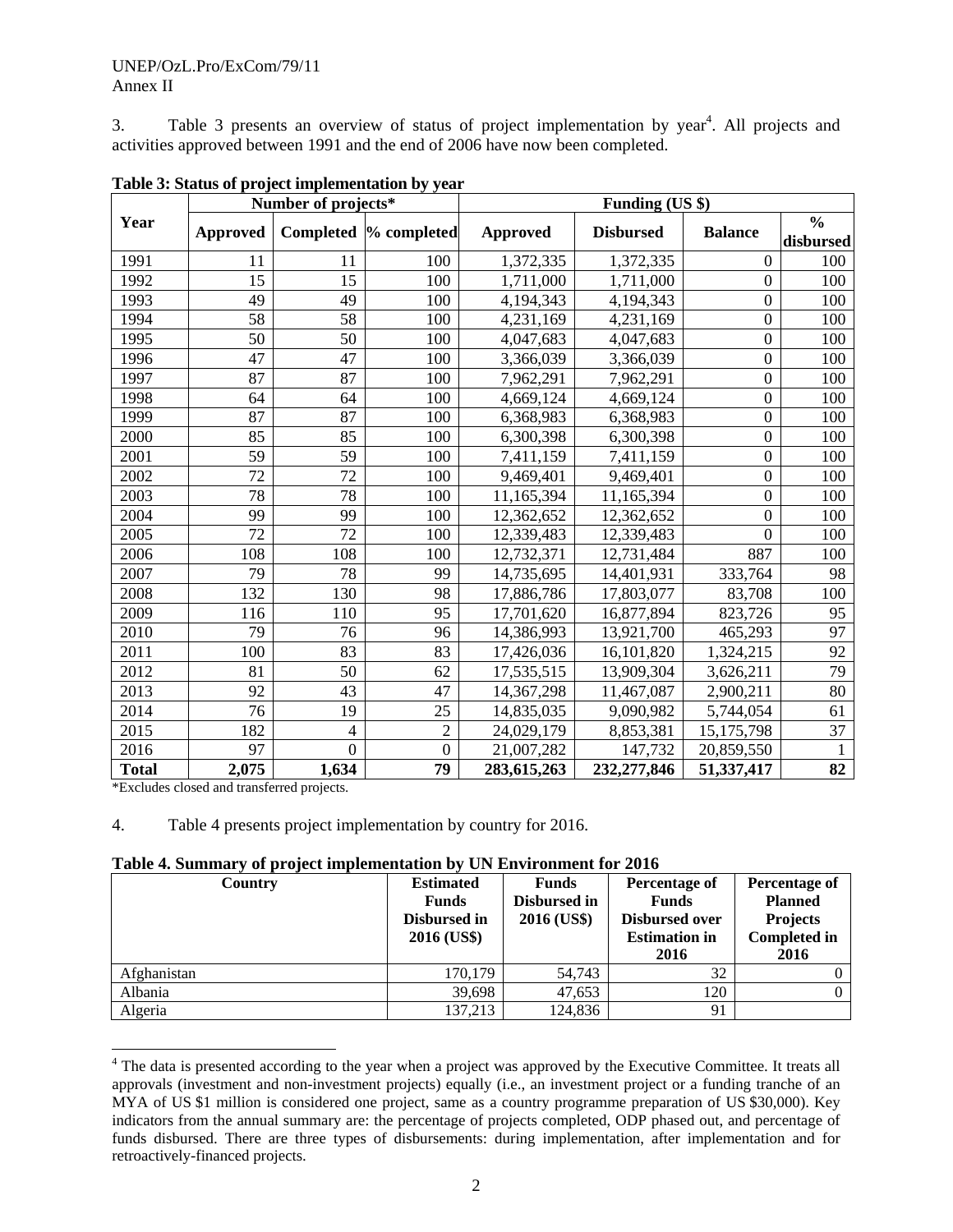| <b>Country</b>                         | <b>Estimated</b><br><b>Funds</b><br>Disbursed in<br>2016 (US\$) | <b>Funds</b><br>Disbursed in<br>2016 (US\$) | <b>Percentage of</b><br><b>Funds</b><br><b>Disbursed over</b><br><b>Estimation</b> in<br>2016 | <b>Percentage of</b><br><b>Planned</b><br><b>Projects</b><br><b>Completed</b> in<br>2016 |
|----------------------------------------|-----------------------------------------------------------------|---------------------------------------------|-----------------------------------------------------------------------------------------------|------------------------------------------------------------------------------------------|
| Angola                                 | 80,655                                                          | 69,555                                      | 86                                                                                            | 50                                                                                       |
| Antigua and Barbuda                    | 63,615                                                          | 19,812                                      | 31                                                                                            | $\boldsymbol{0}$                                                                         |
| Armenia                                | 27,551                                                          | 37,049                                      | 134                                                                                           | 67                                                                                       |
| Bahamas (the)                          | 47,478                                                          | $\Omega$                                    | $\Omega$                                                                                      | $\boldsymbol{0}$                                                                         |
| Bahrain                                | 121,194                                                         | 20,000                                      | 17                                                                                            | 33                                                                                       |
| Bangladesh                             | 36,000                                                          | 2,456                                       | $\overline{7}$                                                                                | $\mathbf{0}$                                                                             |
| <b>Barbados</b>                        | 145,495                                                         | 99,487                                      | 68                                                                                            | $\mathbf{0}$                                                                             |
| <b>Belize</b>                          | 25,806                                                          | 62,798                                      | 243                                                                                           | 50                                                                                       |
| Benin                                  | 81,000                                                          | 47,611                                      | 59                                                                                            | $\mathbf{0}$                                                                             |
| <b>Bhutan</b>                          | 78,785                                                          | 107,826                                     | 137                                                                                           | 75                                                                                       |
| Bolivia (Plurinational State of)       | 14,000                                                          | $\Omega$                                    | $\Omega$                                                                                      |                                                                                          |
| Botswana                               | 76,495                                                          | 112,751                                     | 147                                                                                           | $\mathbf{0}$                                                                             |
| Brunei Darussalam                      | 84,902                                                          | 89,528                                      | 105                                                                                           | 33                                                                                       |
| <b>Burkina Faso</b>                    | 69,560                                                          | 70,943                                      | 102                                                                                           | $\mathbf{0}$                                                                             |
| Burundi                                | 88,500                                                          | $\theta$                                    | $\mathbf{0}$                                                                                  | $\overline{0}$                                                                           |
| Cambodia                               | 75,054                                                          | 178,060                                     | 237                                                                                           | 67                                                                                       |
| Cameroon                               | 65,545                                                          | 39,883                                      | 61                                                                                            |                                                                                          |
| Cabo Verde                             | 52,777                                                          | 222                                         | $\mathbf{0}$                                                                                  | $\overline{0}$                                                                           |
| Central African Republic (the)         | 36,000                                                          | $\Omega$                                    | $\mathbf{0}$                                                                                  |                                                                                          |
| Chad                                   | 76,800                                                          | 100,126                                     | 130                                                                                           | 50                                                                                       |
| Chile                                  | 47,717                                                          | 32,482                                      | 68                                                                                            | 60                                                                                       |
| China                                  | 1,089,978                                                       | 862,959                                     | 79                                                                                            | 67                                                                                       |
| Colombia                               | 24,753                                                          | 661                                         | 3                                                                                             |                                                                                          |
| Comoros (the)                          | 61,900                                                          | 13,929                                      | 23                                                                                            | $\boldsymbol{0}$                                                                         |
| Congo (the)                            | 66,500                                                          | 50,215                                      | 76                                                                                            | $\overline{0}$                                                                           |
| Cook Islands                           | 52,517                                                          | 54,868                                      | 104                                                                                           | $\overline{0}$                                                                           |
| Cote d'Ivoire                          | 161,584                                                         | 453                                         | $\Omega$                                                                                      | $\overline{0}$                                                                           |
| Croatia                                | 18,726                                                          | 62,421                                      | 333                                                                                           | 100                                                                                      |
| Democratic People's Republic of Korea  |                                                                 |                                             |                                                                                               |                                                                                          |
| (the)                                  | 83,799                                                          | 2,015                                       | $\overline{2}$                                                                                | 50                                                                                       |
| Democratic Republic of the Congo (the) | 73,625                                                          | 32,121                                      | 44                                                                                            | $\overline{0}$                                                                           |
| Djibouti                               | 45,799                                                          | 12,057                                      | 26                                                                                            | $\overline{0}$                                                                           |
| Dominica                               | 48,667                                                          | $\boldsymbol{0}$                            | $\boldsymbol{0}$                                                                              |                                                                                          |
| Dominican Republic (the)               | 41,563                                                          | 70,521                                      | 170                                                                                           | $\overline{0}$                                                                           |
| Ecuador                                | 39,764                                                          | 105,704                                     | 266                                                                                           | $\overline{0}$                                                                           |
| Egypt                                  | 14,500                                                          | $\left($                                    | $\theta$                                                                                      | $\overline{0}$                                                                           |
| El Salvador                            | 41,328                                                          | 11,910                                      | 29                                                                                            | $\overline{0}$                                                                           |
| <b>Equatorial Guinea</b>               | 97,740                                                          | 131                                         | $\theta$                                                                                      | $\mathbf{0}$                                                                             |
| Eritrea                                | 37,000                                                          | 2,550                                       | $\tau$                                                                                        | 50                                                                                       |
| Ethiopia                               | 48,000                                                          | 45,050                                      | 94                                                                                            | $\mathbf{0}$                                                                             |
| Fiji                                   | 47,331                                                          | 51,104                                      | 108                                                                                           | $\overline{0}$                                                                           |
| Gabon                                  | 111,799                                                         | 170,096                                     | 152                                                                                           | $\overline{0}$                                                                           |
| Gambia (the)                           | 47,760                                                          | 42,322                                      | 89                                                                                            | $\boldsymbol{0}$                                                                         |
| Ghana                                  | 16,500                                                          | 50,500                                      | 306                                                                                           | $\boldsymbol{0}$                                                                         |
| Grenada                                | 64,179                                                          | 36,001                                      | 56                                                                                            | $\boldsymbol{0}$                                                                         |
| Guatemala                              | 38,930                                                          | $\Omega$                                    | $\theta$                                                                                      | $\boldsymbol{0}$                                                                         |
| Guinea                                 | 74,253                                                          | $\Omega$                                    | $\overline{0}$                                                                                | $\boldsymbol{0}$                                                                         |
| Guinea-Bissau                          | 28,046                                                          | 703                                         | 3                                                                                             | $\boldsymbol{0}$                                                                         |
| Guyana                                 | 57,750                                                          | 87,697                                      | 152                                                                                           | $\overline{0}$                                                                           |
| Haiti                                  | 64,987                                                          | 37,517                                      | 58                                                                                            | $\overline{0}$                                                                           |
| Honduras                               | 61,447                                                          | 22,175                                      | 36                                                                                            | $\overline{0}$                                                                           |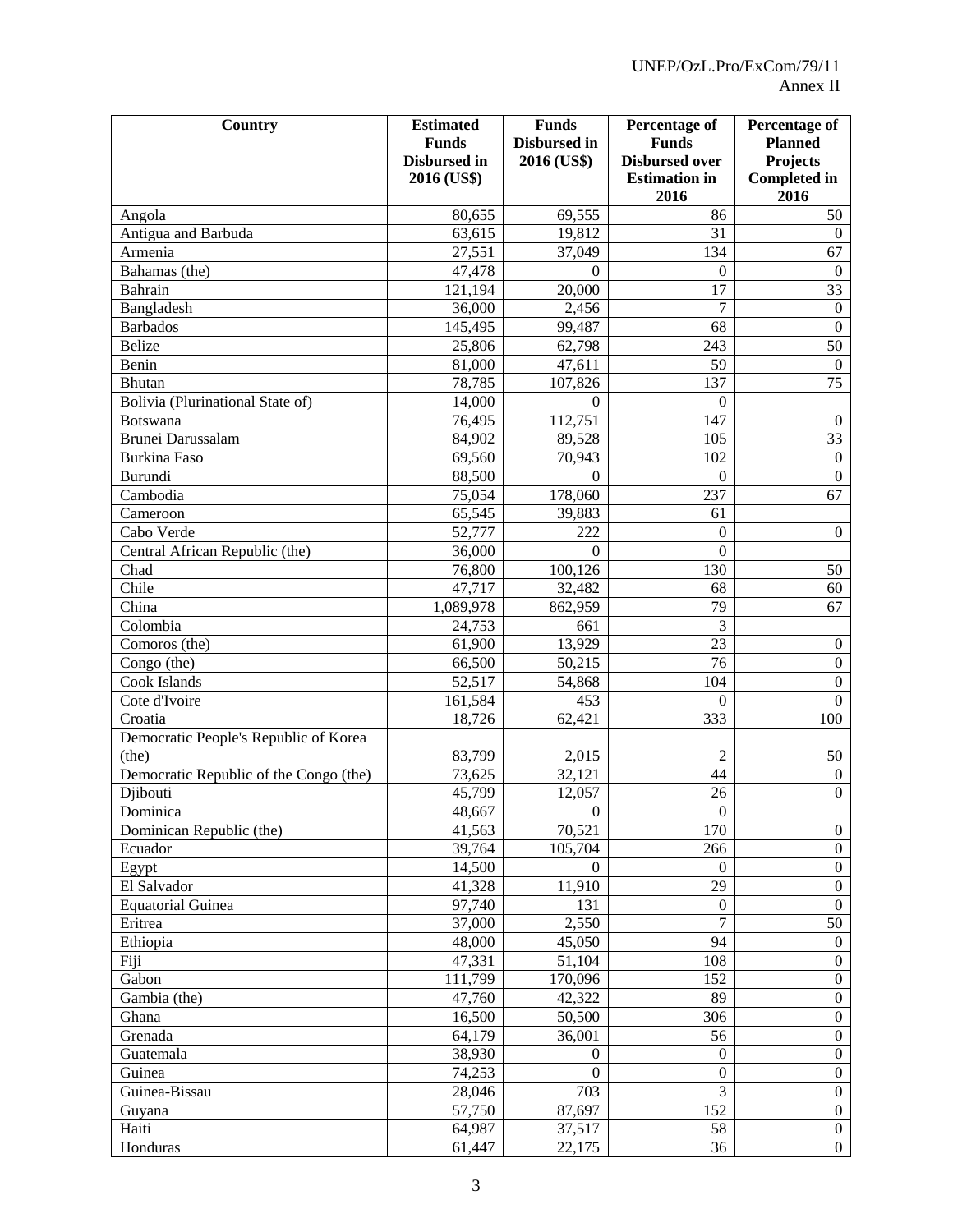# UNEP/OzL.Pro/ExCom/79/11 Annex II

| <b>Country</b>                                       | <b>Estimated</b>    | <b>Funds</b>      | Percentage of         | Percentage of       |
|------------------------------------------------------|---------------------|-------------------|-----------------------|---------------------|
|                                                      | <b>Funds</b>        | Disbursed in      | <b>Funds</b>          | <b>Planned</b>      |
|                                                      | <b>Disbursed</b> in | 2016 (US\$)       | <b>Disbursed over</b> | <b>Projects</b>     |
|                                                      | 2016 (US\$)         |                   | <b>Estimation</b> in  | <b>Completed</b> in |
| India                                                | 135,549             | 21,829            | 2016                  | 2016<br>100         |
| Iran (Islamic Republic of)                           | 30,085              | $\Omega$          | 16<br>$\Omega$        |                     |
|                                                      | 483,572             | 164,963           | 34                    | 17                  |
| Iraq<br>Jamaica                                      | 60,221              | 28,133            | 47                    | $\boldsymbol{0}$    |
|                                                      | 100,801             | 46,635            | 46                    | $\boldsymbol{0}$    |
| Kenya<br>Kiribati                                    |                     | 39,748            | 150                   | $\overline{0}$      |
| Kuwait                                               | 26,419<br>248,598   | 62,218            | 25                    | 20                  |
|                                                      | 86,196              |                   | 185                   | $\boldsymbol{0}$    |
| Kyrgyzstan<br>Lao People's Democratic Republic (the) | 74,502              | 159,548<br>50,774 | 68                    | 33                  |
|                                                      |                     |                   | 67                    | 33                  |
| Lesotho                                              | 30,000              | 19,976            | 10                    | 50                  |
| Liberia                                              | 50,572              | 5,089             |                       |                     |
| Madagascar                                           | 56,910              | 134,171           | 236                   | 33                  |
| Malawi                                               | 62,532              | 75,178            | 120                   | $\boldsymbol{0}$    |
| Maldives                                             | 73,327              | 138,089           | 188                   | 50                  |
| Mali                                                 | 85,192              | 132,457           | 155                   | $\boldsymbol{0}$    |
| Marshall Islands (the)                               | 43,707              | 22,806            | 52                    | 33                  |
| Mauritania                                           | 28,887              | $\Omega$          | $\boldsymbol{0}$      | $\boldsymbol{0}$    |
| Mauritius                                            | 25,650              | 27,004            | 105                   | $\mathbf{0}$        |
| Micronesia (Federated States of)                     | 38,535              | 5,590             | 15                    | $\overline{0}$      |
| Republic of Moldova (the)                            | 25,591              | 35,936            | 140                   | 50                  |
| Mongolia                                             | 43,732              | 97,628            | 223                   | 67                  |
| Morocco                                              | 91,254              | $\Omega$          | $\Omega$              |                     |
| Mozambique                                           | 44,839              | 19,103            | 43                    | $\boldsymbol{0}$    |
| Myanmar                                              | 97,112              | 49,279            | 51                    | $\overline{0}$      |
| Namibia                                              | 55,200              | 56,843            | 103                   | $\boldsymbol{0}$    |
| Nauru                                                | 45,371              | 5,444             | 12                    | $\overline{0}$      |
| Nepal                                                | 49,740              | 21,275            | 43                    | $\overline{0}$      |
| Nicaragua                                            | 57,718              | 139,226           | 241                   | 100                 |
| Niger (the)                                          | 33,638              | 39,586            | 118                   |                     |
| Nigeria                                              | 19,500              | 45,450            | 233                   | $\boldsymbol{0}$    |
| Niue                                                 | 49,107              | 63,317            | 129                   | 67                  |
| Oman                                                 | 46,416              | 14,719            | 32                    | 33                  |
| Pakistan                                             | 91,199              | 160,664           | 176                   | $\overline{33}$     |
| Palau                                                | 45,510              | 5,000             | 11                    | $\overline{0}$      |
| Panama                                               | 7,274               | 7,292             | 100                   | 50                  |
| Paraguay                                             | 85,496              | 45,444            | 53                    | $\overline{0}$      |
| Peru                                                 | 70,578              | 20,216            | 29                    | 50                  |
| Philippines (the)                                    | 477,949             | 399,935           | 84                    | 50                  |
| Qatar                                                | 39,000              | 2,371             | 6                     | $\mathbf{0}$        |
| Rwanda                                               | 56,500              | 31,221            | 55                    | 33                  |
| Saint Kitts and Nevis                                | 43,560              | $\theta$          | $\boldsymbol{0}$      | $\mathbf{0}$        |
| Saint Lucia                                          | 41,650              | 33,330            | 80                    | 50                  |
| Saint Vincent and the Grenadines                     | 60,000              | 29,903            | 50                    |                     |
| Samoa                                                | 56,436              | 29,060            | 51                    | $\mathbf{0}$        |
| Sao Tome and Principe                                | 49,330              | 54,576            | 111                   | 50                  |
| Saudi Arabia                                         | 210,531             | 30,315            | 14                    | $\mathbf{0}$        |
| Senegal                                              | 104,384             | $\theta$          | $\overline{0}$        | $\overline{0}$      |
| Serbia                                               | 9,365               | 1,382             | 15                    | $\overline{0}$      |
| Seychelles                                           | 51,000              | 18,586            | 36                    | 33                  |
| Sierra Leone                                         | 72,249              | 20,482            | 28                    | 25                  |
| Solomon Islands                                      | 55,920              | 59,435            | 106                   | 67                  |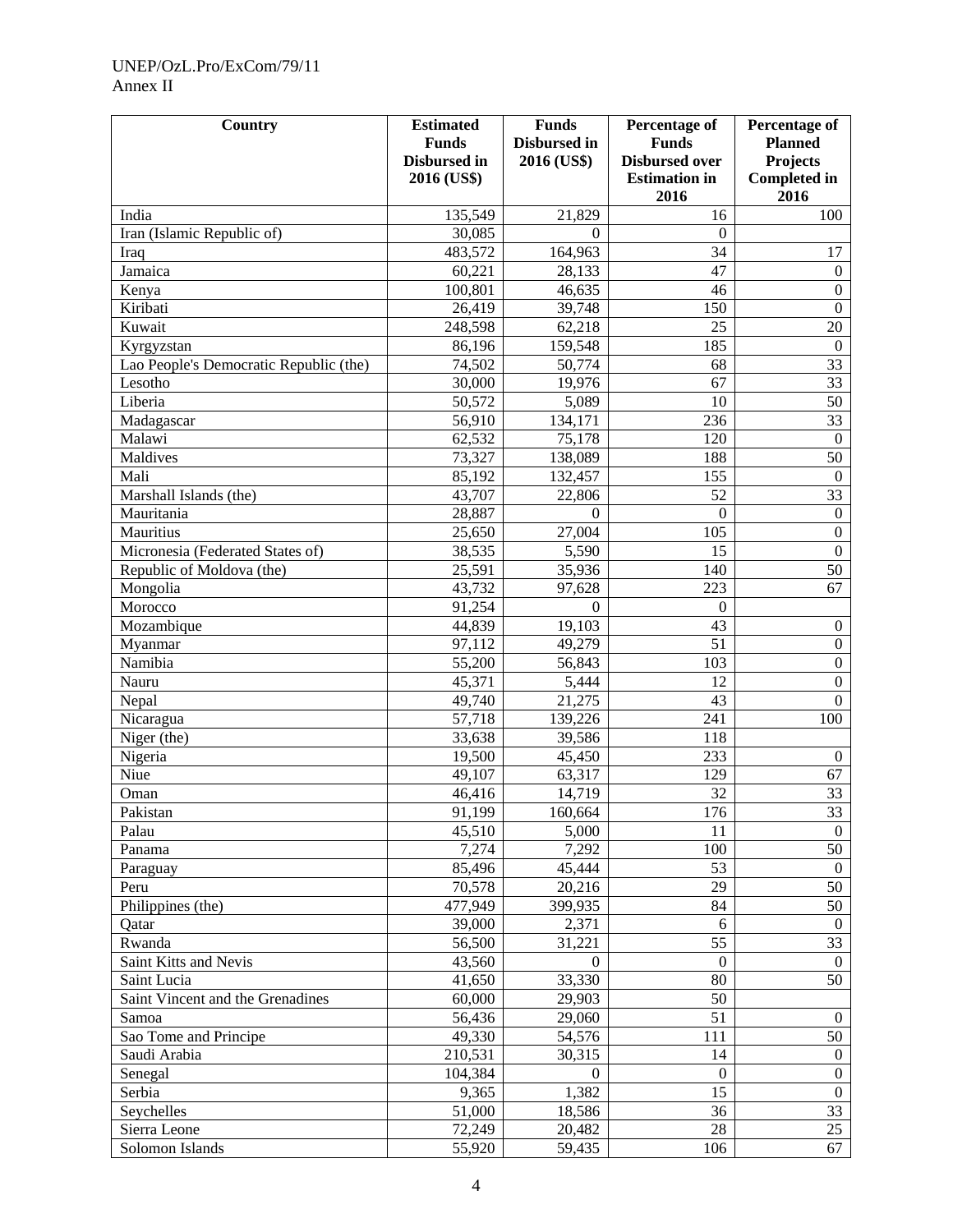| <b>Country</b>                    | <b>Estimated</b><br><b>Funds</b><br><b>Disbursed</b> in<br>2016 (US\$) | <b>Funds</b><br>Disbursed in<br>2016 (US\$) | Percentage of<br><b>Funds</b><br><b>Disbursed over</b><br><b>Estimation</b> in<br>2016 | Percentage of<br><b>Planned</b><br><b>Projects</b><br><b>Completed in</b><br>2016 |
|-----------------------------------|------------------------------------------------------------------------|---------------------------------------------|----------------------------------------------------------------------------------------|-----------------------------------------------------------------------------------|
| Somalia                           | 12,150                                                                 | $\Omega$                                    | $\Omega$                                                                               | $\overline{0}$                                                                    |
| South Sudan                       | 14,490                                                                 | 8,790                                       | 61                                                                                     | $\Omega$                                                                          |
| Sri Lanka                         | 30,104                                                                 | 28,447                                      | 94                                                                                     | 50                                                                                |
| Sudan (the)                       | 111,714                                                                | 45,705                                      | 41                                                                                     | $\theta$                                                                          |
| Suriname                          | 59,650                                                                 | 66,286                                      | 111                                                                                    | $\mathbf{0}$                                                                      |
| Swaziland                         | 55,321                                                                 | 55                                          | $\Omega$                                                                               | 25                                                                                |
| Timor-Leste                       | 49,201                                                                 | 24,650                                      | 50                                                                                     | $\overline{0}$                                                                    |
| Togo                              | 35,532                                                                 | 53,648                                      | 151                                                                                    | $\boldsymbol{0}$                                                                  |
| Tonga                             | 49,982                                                                 | 23,675                                      | 47                                                                                     | $\boldsymbol{0}$                                                                  |
| Trinidad and Tobago               | 40,500                                                                 | 46,083                                      | 114                                                                                    | $\overline{0}$                                                                    |
| Tunisia                           | 3,000                                                                  | $\Omega$                                    | $\overline{0}$                                                                         |                                                                                   |
| Turkey                            | 11,714                                                                 | 673                                         | 6                                                                                      |                                                                                   |
| Turkmenistan                      | 21,000                                                                 | 32                                          | $\overline{0}$                                                                         | $\overline{0}$                                                                    |
| Tuvalu                            | 35,943                                                                 | 32,752                                      | 91                                                                                     | $\boldsymbol{0}$                                                                  |
| United Republic of Tanzania (the) | 36,000                                                                 | $\Omega$                                    | $\Omega$                                                                               | $\Omega$                                                                          |
| Uganda                            | 31,487                                                                 | 6,568                                       | 21                                                                                     | 33                                                                                |
| Vanuatu                           | 44,317                                                                 | 50,746                                      | 115                                                                                    | 33                                                                                |
| Viet Nam                          | 44,386                                                                 | 102,069                                     | 230                                                                                    |                                                                                   |
| Yemen                             | 227,426                                                                | 44,284                                      | 19                                                                                     | $\overline{0}$                                                                    |
| Zambia                            | 43,648                                                                 | $\Omega$                                    | $\Omega$                                                                               | $\mathbf{0}$                                                                      |
| Zimbabwe                          | 77,416                                                                 | 56,322                                      | 73                                                                                     | 50                                                                                |
| Global                            | 3,541,254                                                              | 7,418,394                                   | 209                                                                                    | $\Omega$                                                                          |
| Region: ASP                       | 66,506                                                                 | 26,444                                      | 40                                                                                     | 100                                                                               |
| Region: EUR                       | 7,433                                                                  | 6,282                                       | 85                                                                                     | $\overline{0}$                                                                    |
| <b>Grand Total</b>                | 13,081,322                                                             | 13,856,632                                  | 106                                                                                    | 22                                                                                |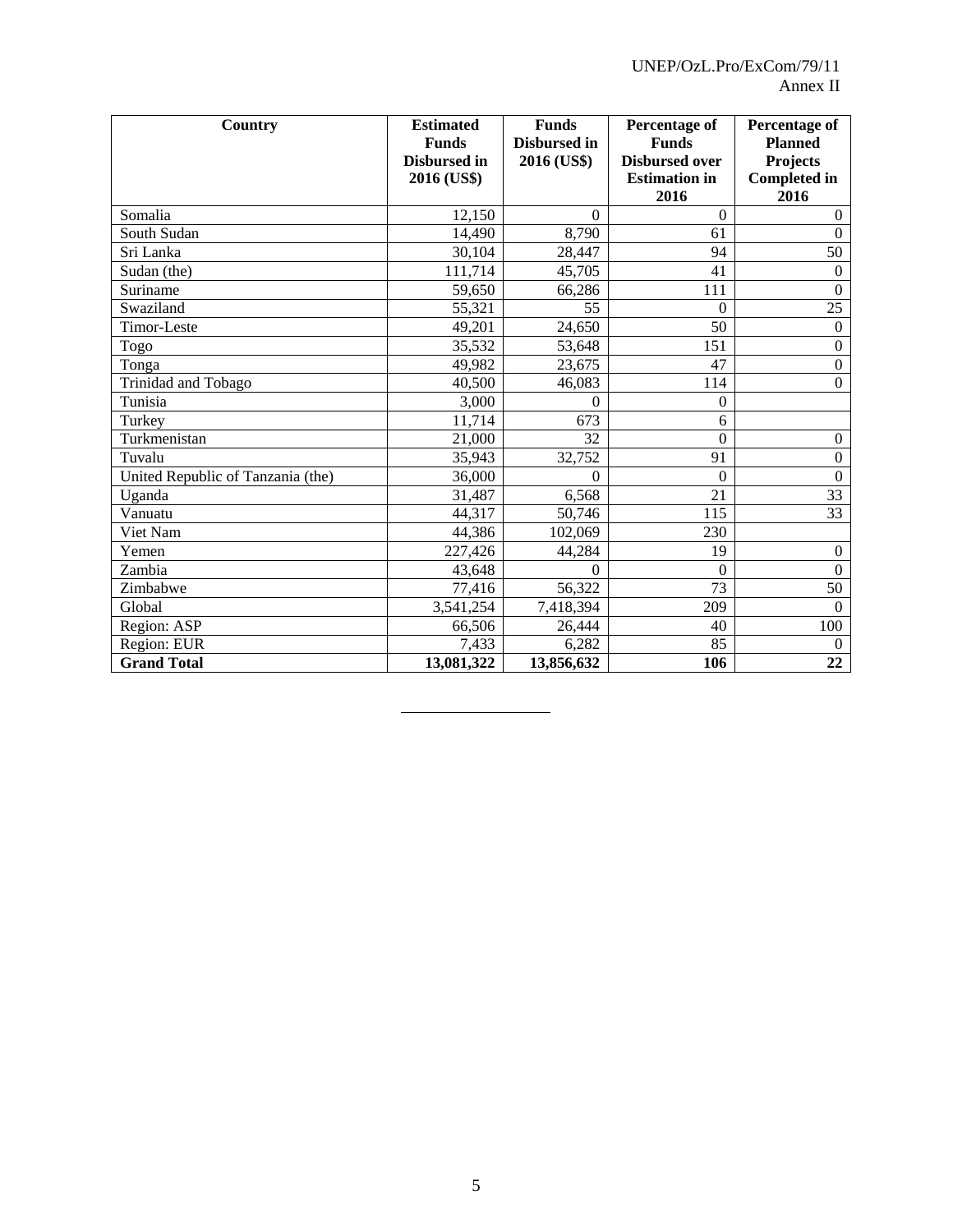# **Version 2 – 31 May 2017**

# **UNEP ANNUAL PROGRESS AND FINANCIAL REPORT 1 JANUARY – 31 DECEMBER 2016**

PRESENTED TO THE 79TH MEETING OF THE EXECUTIVE COMMITTEE OF THE MULTILATERAL FUND FOR THE IMPLEMENTATION OF THE MONTREAL PROTOCOL

DATE July 2017



United Nations Environment Programme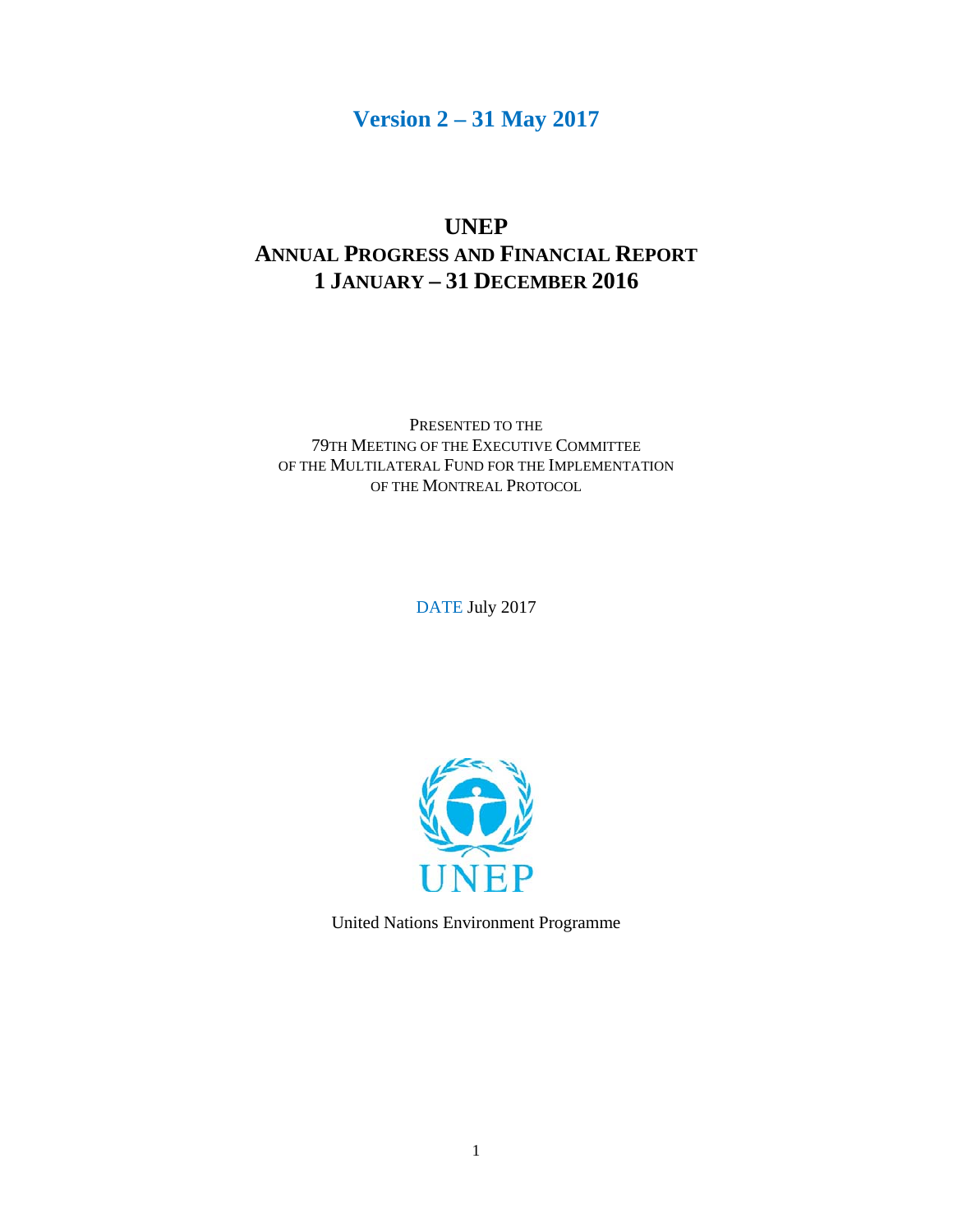# **CONTENTS**

| $\mathbf{I}$   |                                                                                          |  |
|----------------|------------------------------------------------------------------------------------------|--|
| A.             |                                                                                          |  |
| $\mathbf{B}$ . |                                                                                          |  |
| $C_{\cdot}$    |                                                                                          |  |
| D.             |                                                                                          |  |
| $E_{\rm c}$    |                                                                                          |  |
| $\Pi$ .        |                                                                                          |  |
| A.             |                                                                                          |  |
| <b>B.</b>      |                                                                                          |  |
| (a)            |                                                                                          |  |
| (b)            |                                                                                          |  |
| IV.            |                                                                                          |  |
| (a)            |                                                                                          |  |
| (b)            |                                                                                          |  |
| (c)            |                                                                                          |  |
| (d)            |                                                                                          |  |
| (e)            |                                                                                          |  |
|                | V. STATUS OF AGREEMENTS AND PROJECT PREPARATION (WHERE APPLICABLE), BY COUNTRY  8        |  |
| (a)            | Agreements to be signed/executed/finalized and when they will be ready for disbursing  8 |  |
| (b)            |                                                                                          |  |
| VI.            | ADMINISTRATIVE ISSUES (OPERATIONAL, POLICY, FINANCIAL, AND OTHER ISSUES) 9               |  |
| (a)            |                                                                                          |  |
| (b)            |                                                                                          |  |
| (c)            |                                                                                          |  |
|                |                                                                                          |  |
| A.             |                                                                                          |  |
| <b>B.</b>      |                                                                                          |  |
| $C_{\cdot}$    |                                                                                          |  |
| D.             |                                                                                          |  |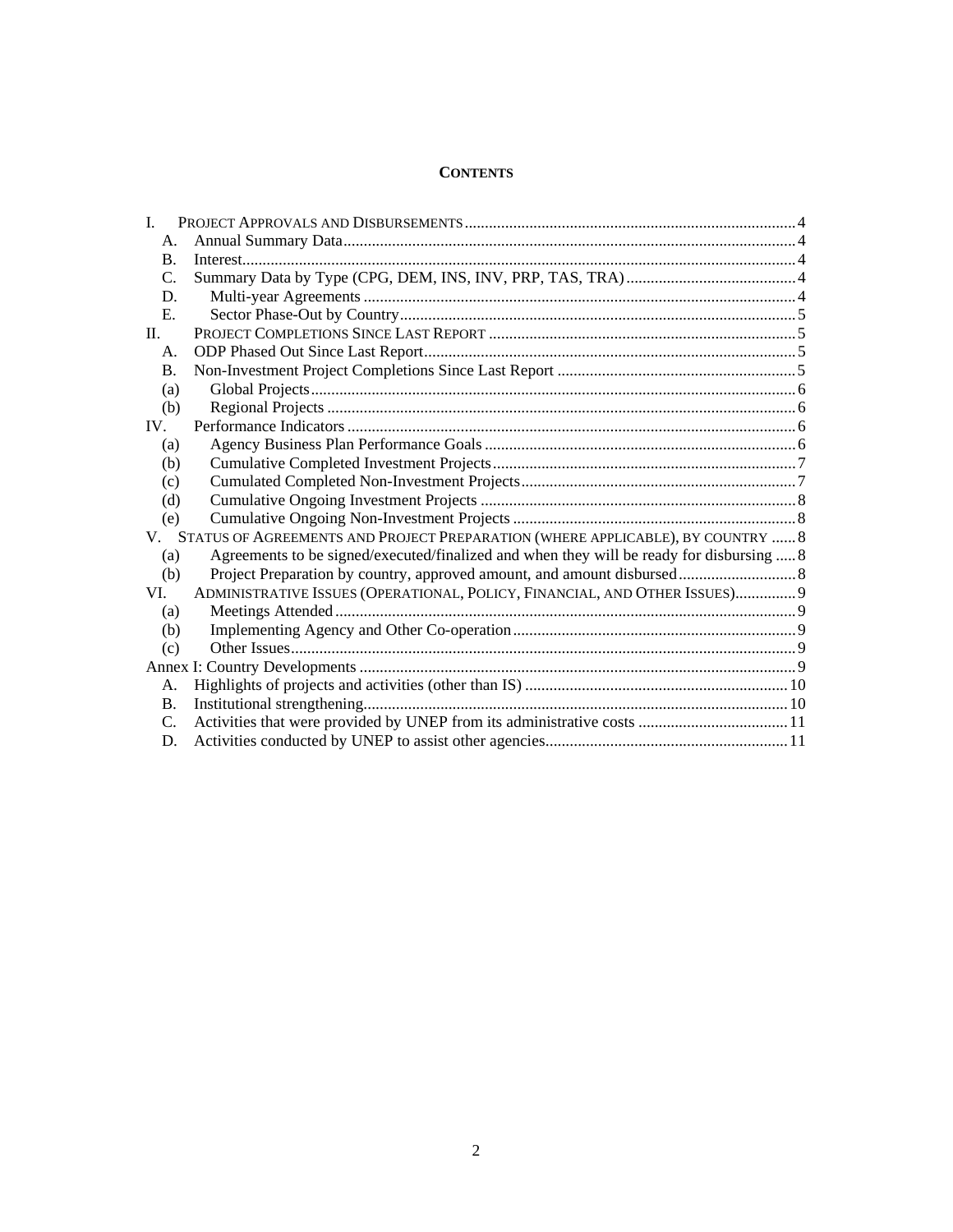### **INTRODUCTION**

UN Environment (UNEP) is submitting this Annual Financial and Progress Report (APR) covering the period 1 January to 31 December 2016 for the consideration of the 79th meeting of the Executive Committee of the Multilateral Fund.

UNEP followed the Multilateral Fund's *Revised Operational Guidelines for Progress and Financial*  Reporting,<sup>1</sup> as well as guidance received during the first Inter-Agency Coordination Meeting of 2017 (19-24 February) when developing this APR.

This APR details project implementation assistance UNEP provided to developing countries operating under Article 5 of the Montreal Protocol ("Article 5 countries") in accordance with UNEP's 2015- 2017 Business Plan, which was endorsed by the 73rd meeting of the Executive Committee. $2$ 

The focus and orientation of UNEP's work in 2016 continued to be defined by the evolving needs of Article 5 countries as they progress in their implementation of the Montreal Protocol, and as they meet and sustain compliance with specific obligations. UNEP met its Business Plan objectives by following three parallel tracks of assistance for Article 5 countries:

- Track 1: Support Article 5 countries to implement responsibilities related to HCFC phase out, expeditiously meet the 2015 HCFC control measures and prepare for 2020 and beyond.
- Track 2: Foster strong partnerships in Article 5 countries to ensure sustainable compliance of phase-out targets already met.
- Track 3: Awareness, knowledge-sharing and capacity building services that promote substitutes, and alternatives to ODS that maximize safety and minimize the impact on the environment in support of Decision XIX/6.

UNEP delivered its Business Plan through project-related services at the global, regional and national levels, including new and ongoing projects related to HPMP preparation and implementation, Institutional Strengthening, and various other training and technical assistance projects.

UNEP offered assistance to a majority of Article 5 countries to achieve sustained compliance. UNEP prioritize and delivered assistance on the basis of countries' differentiated needs and priorities. In conformity with its mandate, UNEP dedicated most of its resources to addressing specific problems of low volume consuming countries (LVCs) and very low volume consuming countries (VLVCs). UNEP complemented, supported and backstopped the work of the other Implementing and bilateral Agencies in areas of its comparative advantage and expertise whenever opportune and agreed upon with the agencies concerned.

In 2016, UNEP in cooperation with the other Implementing and Bilateral Agencies provided significant advisory and project implementation support to Article 5 countries that resulted in an overall high note of compliance with the Montreal Protocol and its Amendments by those countries.

UNEP has previously presented to the 77th meeting of the Executive Committee a partial CAP Progress Report for the period October 2015‐ July 2016 as part of its 2017 Compliance Assistance Programme  $(CAP)$  budget request.<sup>3</sup> UNEP will present the details of the balance support provided by CAP in 2016 (i.e. August-December) to the 80th Meeting of the Executive Committee as part of UNEP's 2018 CAP Work Programme and Budget request.

<sup>&</sup>lt;sup>1</sup> MLF/IACM.2014/1/11. Third Revision, 24 February 2014.

UNEP/OzL.Pro/ExCom/73/21.

<sup>3</sup> UNEP/OzL.Pro/ExCom/77/32.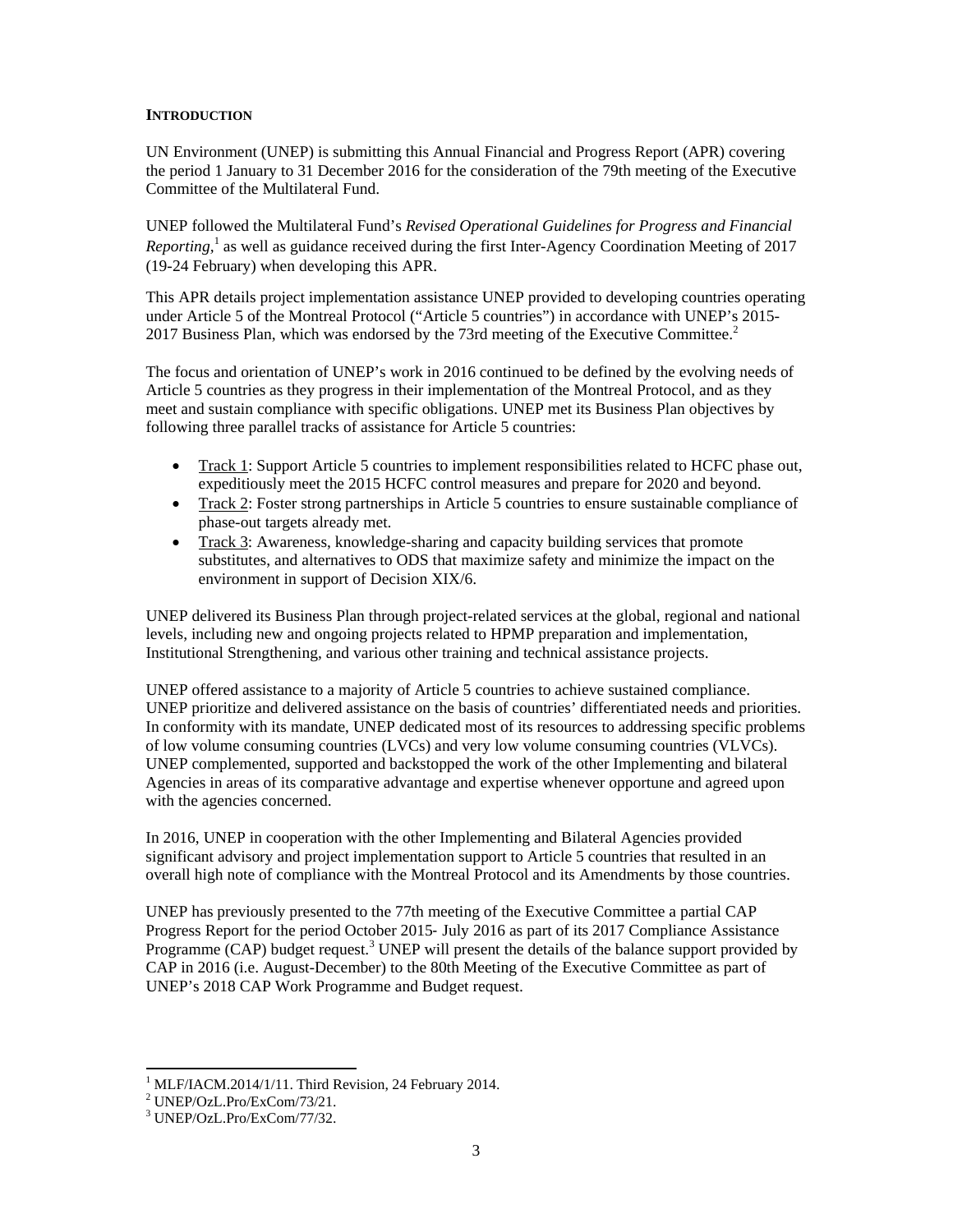## **I. PROJECT APPROVALS AND DISBURSEMENTS**

### **A. Annual Summary Data**

From June 1991 until the end of December 2016, the Executive Committee approved 2088 projects for implementation by UNEP. The total funding approved for UNEP was US\$ 307,791,779 including programme support costs (PSC), which represents about 9% of the total funding allocation to date approved by the Multilateral Fund for all Implementing Agencies and bilateral agencies. Of these projects, 750 were time-sensitive Institutional Strengthening (IS) projects and 1338 were objectivesensitive projects.

During 2016, the Executive Committee approved 97 new projects for UNEP to implement, including the 2016 CAP budget. The total value of those approvals was US\$ 21,007,282 plus PSC of US\$ 1,597,814.

| Type                               | Code       | Number approved<br>1991-2015 | Number approved<br>2016 | Total |
|------------------------------------|------------|------------------------------|-------------------------|-------|
| <b>Country Programmes</b>          | <b>CPG</b> | 95                           |                         | 95    |
| Demonstration                      | <b>DEM</b> |                              | ⌒                       |       |
| <b>Institutional Strengthening</b> | INS        | 709                          | 41                      | 750   |
| Investment project                 | <b>INV</b> |                              |                         |       |
| Project preparation                | <b>PRP</b> | 196                          |                         | 196   |
| Technical assistance               | <b>TAS</b> | 792                          | 54                      | 846   |
| Training                           | <b>TRA</b> | 196                          |                         | 196   |
| <b>Total</b>                       |            | 1991                         | 97                      | 2088  |

Annex 1: Annual Summary provides details.

## **B. Interest**

The interest accrued from 1991-2016 was US\$ 10,150,370 as follows:

| Year      | Interest (US\$)  |
|-----------|------------------|
| 1991-2015 | 9,906,150        |
| 2016      | 261,449.16       |
| Total     | 10, 167, 599. 16 |

### **C. Summary Data by Type (CPG, DEM, INS, INV, PRP, TAS, TRA)**

The 97 projects that the Executive Committee approved in 2016 for UNEP implementation at the level of US\$ 21,007,282 plus PSC of US\$1,597,814. Of those, 41 were time-sensitive IS projects and 56 were objective-sensitive activities comprising:

| Type                               | Code       | Number |
|------------------------------------|------------|--------|
| <b>Institutional Strengthening</b> | <b>INS</b> |        |
| Investment project                 | <b>INV</b> |        |
| Project preparation                | <b>PRP</b> |        |
| Technical assistance               | <b>TAS</b> |        |
| Total                              |            |        |

See Annex 1: Summary Data by Projects Type.

### **D. Multi-year Agreements**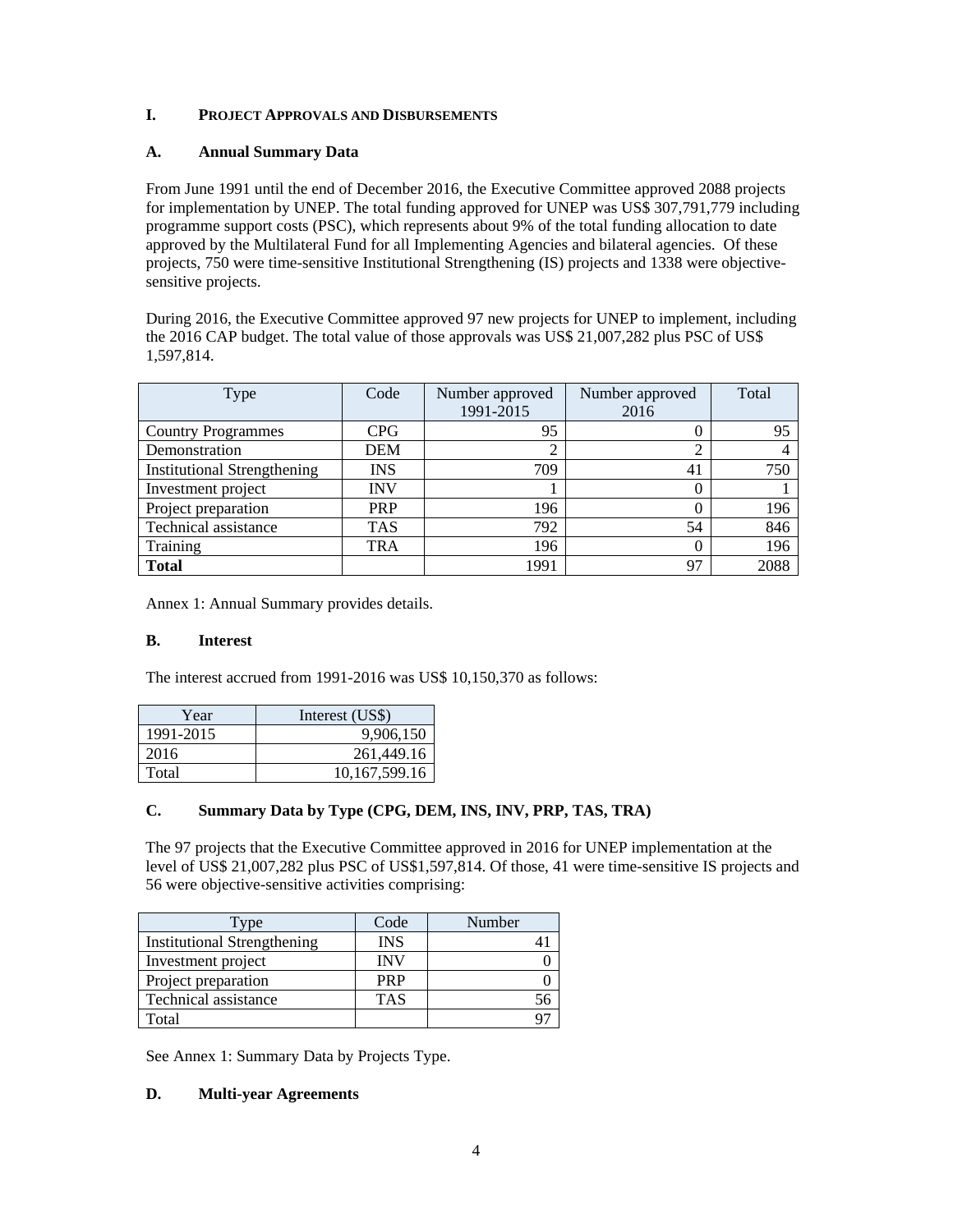From June 1991 until the end of December 2016, the Executive Committee has approved a cumulative 572 MYAs (PHA) for implementation by UNEP. The total funding approved for UNEP for MYAs during this period was US\$ 48,417,525 plus adjustments excluding programme support costs (PSC). UNEP has received a total of US\$ 283,615,263 out of which US\$ 232,277,846 has been disbursed (i.e. 81.89%).

# **E. Sector Phase-Out by Country**

N/A

# **II. PROJECT COMPLETIONS SINCE LAST REPORT**

# **A. ODP Phased Out Since Last Report**

UNEP only implements non-investment projects (i.e. capacity building and technical assistance). Due to the nature of these projects, the directly associated ODP phase out is either zero or small according to the approved projects. The cumulative ODP phase-out achieved as a result of all completed UNEP projects to date is 1,550.9 ODP tonnes.

| Type       | Amount phased out      | Amount phased out | Total  |
|------------|------------------------|-------------------|--------|
|            | 1991-2015 (ODP tonnes) | 2016 (ODP tonnes) |        |
| <b>INS</b> | 145.0                  | $0.0\,$           | 145.0  |
| <b>TAS</b> | 658.1                  | $0.0\,$           | 658.   |
| <b>TRA</b> | 747.8                  | $0.0\,$           | 747.8  |
|            | 1,550.9                | $0.0\,$           | .550.9 |

# **B. Non-Investment Project Completions Since Last Report**

During 2016, UNEP completed 55 projects as follows for a total value of US\$ 5,450,434 excluding PSC:

| Type                               | Code       | Number |
|------------------------------------|------------|--------|
| <b>Institutional Strengthening</b> | <b>INS</b> | 18     |
| Technical assistance               | <b>TAS</b> | 33     |
| Training                           | <b>TRA</b> |        |
| <b>Country Programmes</b>          | <b>CPG</b> |        |
| Project preparation                | <b>PRP</b> | 3      |
| Demonstration                      | <b>DEM</b> |        |
| Total                              |            | 55     |

The completion of projects by region was as follows:

| Region                          | Number |
|---------------------------------|--------|
| Africa                          | 17     |
| Asia and the Pacific            | 23     |
| Europe and Central Asia         |        |
| Latin America and the Caribbean |        |
| West Asia                       |        |
| Total                           |        |

See Annex II, Completed Non-Investment Projects for details.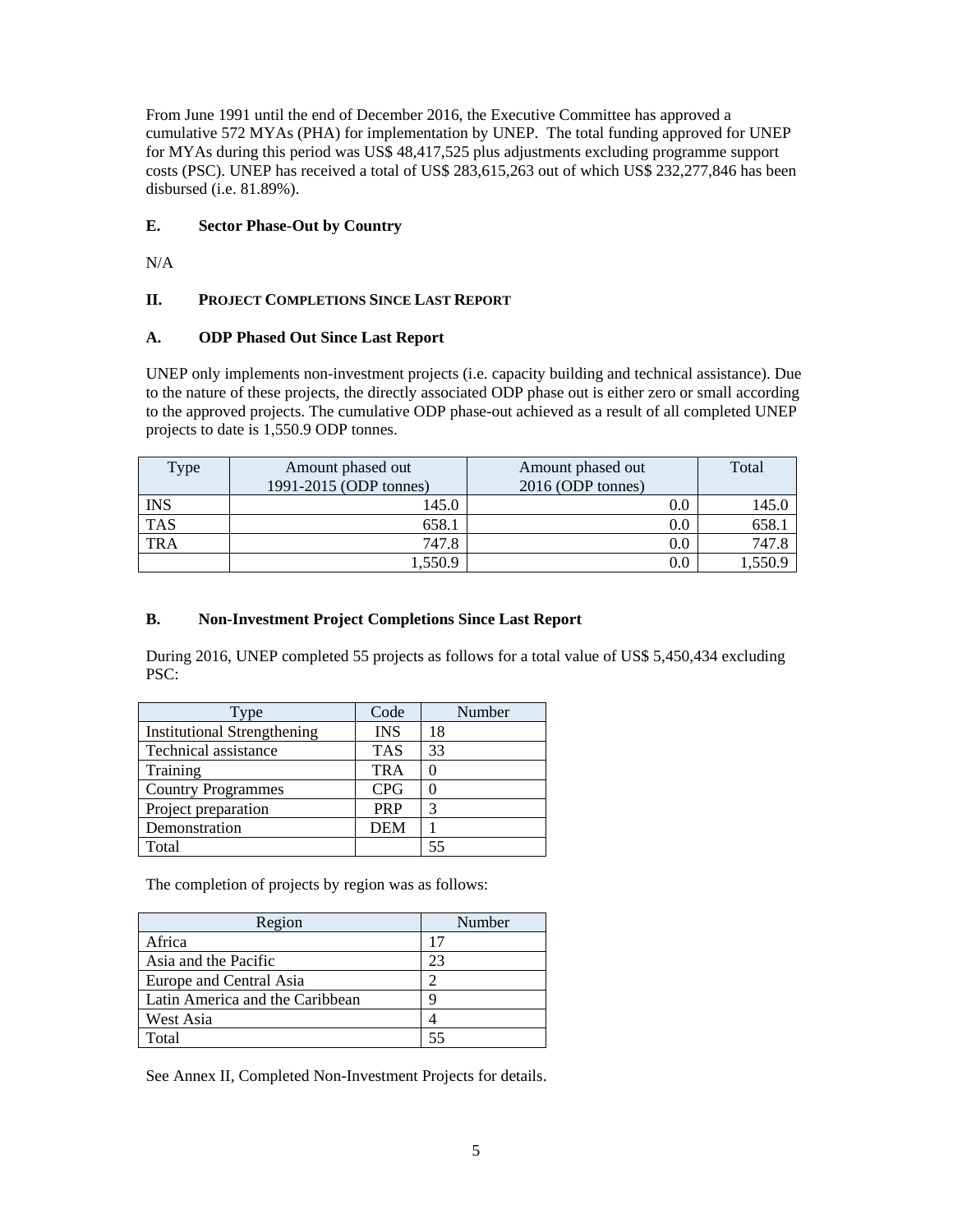# **III. GLOBAL AND REGIONAL PROJECT HIGHLIGHTS**

## **(a) Global Projects**

During this APR reporting period, UNEP implemented 2 global projects:

Compliance Assistance Programme: 2015 (GLO/SEV/73/TAS/323)

Compliance Assistance Programme: 2016 (GLO/SEV/75/TAS/329)

## **(b) Regional Projects**

During this APR reporting period, UNEP implemented 12 regional projects:

|                    | HCFC phase-out management plan for PIC countries through regional         |
|--------------------|---------------------------------------------------------------------------|
| ASP/PHA/74/TAS/58  | approach (stage I, second tranche)                                        |
|                    | HCFC phase-out management plan for PIC countries through regional         |
| CKI/PHA/74/TAS/11  | approach (stage I, second tranche, Cook Islands)                          |
|                    | HCFC phase-out management plan for PIC countries through regional         |
| FSM/PHA/74/TAS/10  | approach (stage I, second tranche, Federated States of Micronesia)        |
|                    | HCFC phase-out management plan for PIC countries through regional         |
| KIR/PHA/74/TAS/11  | approach (stage I, second tranche, Kiribati)                              |
|                    | HCFC phase-out management plan for PIC countries through regional         |
| NIU/PHA/74/TAS/10  | approach (stage I, second tranche, Niue)                                  |
|                    | HCFC phase-out management plan for PIC countries through regional         |
| SAM/PHA/74/TAS/18  | approach (stage I, second tranche, Samoa)                                 |
|                    | HCFC phase-out management plan for PIC countries through regional         |
| SOI/PHA/74/TAS/11  | approach (stage I, second tranche, Solomon Islands)                       |
|                    | HCFC phase-out management plan for PIC countries through regional         |
| TON/PHA/74/TAS/10  | approach (stage I, second tranche, Tonga)                                 |
|                    | HCFC phase-out management plan for PIC countries through regional         |
| TTR/PHA/74/TAS/10  | approach (stage I, second tranche, Palau)                                 |
|                    | HCFC phase-out management plan for PIC countries through regional         |
| TUV/PHA/74/TAS/11  | approach (stage I, second tranche, Tuvalu)                                |
|                    | Demonstration project on refrigerant quality, containment and             |
|                    | introduction of low-global warming potential alternatives (Eastern Africa |
|                    | and Caribbean regions)                                                    |
| GLO/REF/76/DEM/334 |                                                                           |
|                    | Promoting alternative refrigerants in air-conditioning for high ambient   |
|                    | countries in West Asia (PRAHA-II)                                         |
| ASP/REF/76/DEM/59  |                                                                           |

# **IV. Performance Indicators**

### **(a) Agency Business Plan Performance Goals**

Through decision 73/30, the Executive Committee adopted the following performance indicators for UNEP for 2016:<sup>4</sup>

 4 UNEP/OzL.Pro/ExCom/73/62, Annex VII.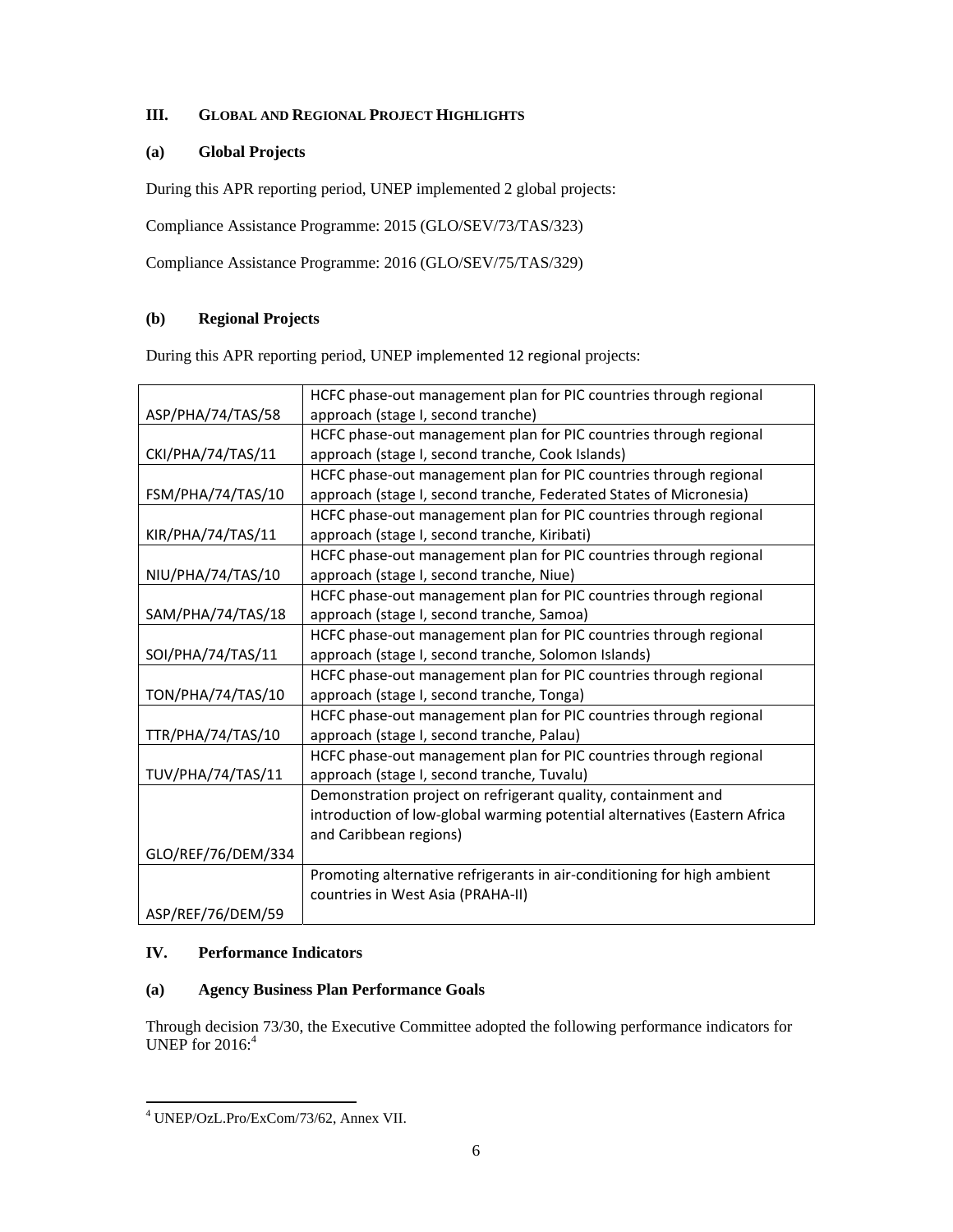| Type of indicator  | Short title                                                 | Calculation                                                                                                       | 2016 target        | <b>UNEP</b><br>assessment of<br>2016 results<br>achieved                                      |
|--------------------|-------------------------------------------------------------|-------------------------------------------------------------------------------------------------------------------|--------------------|-----------------------------------------------------------------------------------------------|
| Planning--Approval | Tranches<br>approved                                        | Number of tranches<br>approved vs. those planned*                                                                 | 74                 | 46                                                                                            |
| Planning--Approval | Projects/activities<br>approved                             | Number of<br>projects/activities approved<br>vs. those<br>planned (including project<br>preparation activities)** | 59                 | 51                                                                                            |
| Implementation     | Funds disbursed                                             | <b>Based on estimated</b><br>disbursement in progress<br>report                                                   | US\$<br>14,887,387 | US\$<br>13,722,793.58<br>(with PSC)<br>US\$<br>12,132,235.01<br>disbursements<br>without PSC) |
| Implementation     | ODS phase-out                                               | ODS phase-out for the<br>tranche when the next<br>tranche is<br>approved vs. those planned<br>per business plans  | 69,86ODP           | $0$ ODP                                                                                       |
| Implementation     | Project<br>completion for<br>activities                     | Project completion vs.<br>planned in progress reports<br>for<br>all activities (excluding<br>project preparation) | 119                | 116                                                                                           |
| Administrative     | Speed of<br>financial<br>completion                         | The extent to which projects<br>are financially completed<br>12 months after project<br>completion                | 14                 | 14                                                                                            |
| Administrative     | Timely<br>submission of<br>project<br>completion<br>reports | Timely submission of<br>project completion reports<br>VS.<br>those agreed                                         | Yes                | Yes                                                                                           |
| Administrative     | Timely<br>submission of<br>progress reports                 | Timely submission of<br>progress reports and<br>business<br>plans and responses unless<br>otherwise agreed        | Yes                | Yes                                                                                           |

\* The target of an agency would be reduced if it could not submit a tranche owing to another cooperating or lead agency, if agreed by that agency.

\*\* Project preparation should not be assessed if the Executive Committee has not taken a decision on its funding.

#### **(b) Cumulative Completed Investment Projects**

Not applicable to UNEP.

## **(c) Cumulated Completed Non-Investment Projects**

UNEP has completed a total of 55 non-investment projects excluding project preparation assistance. Of the total amount of US\$ 5,164,834 approved 69.5% has been disbursed. It took an average 6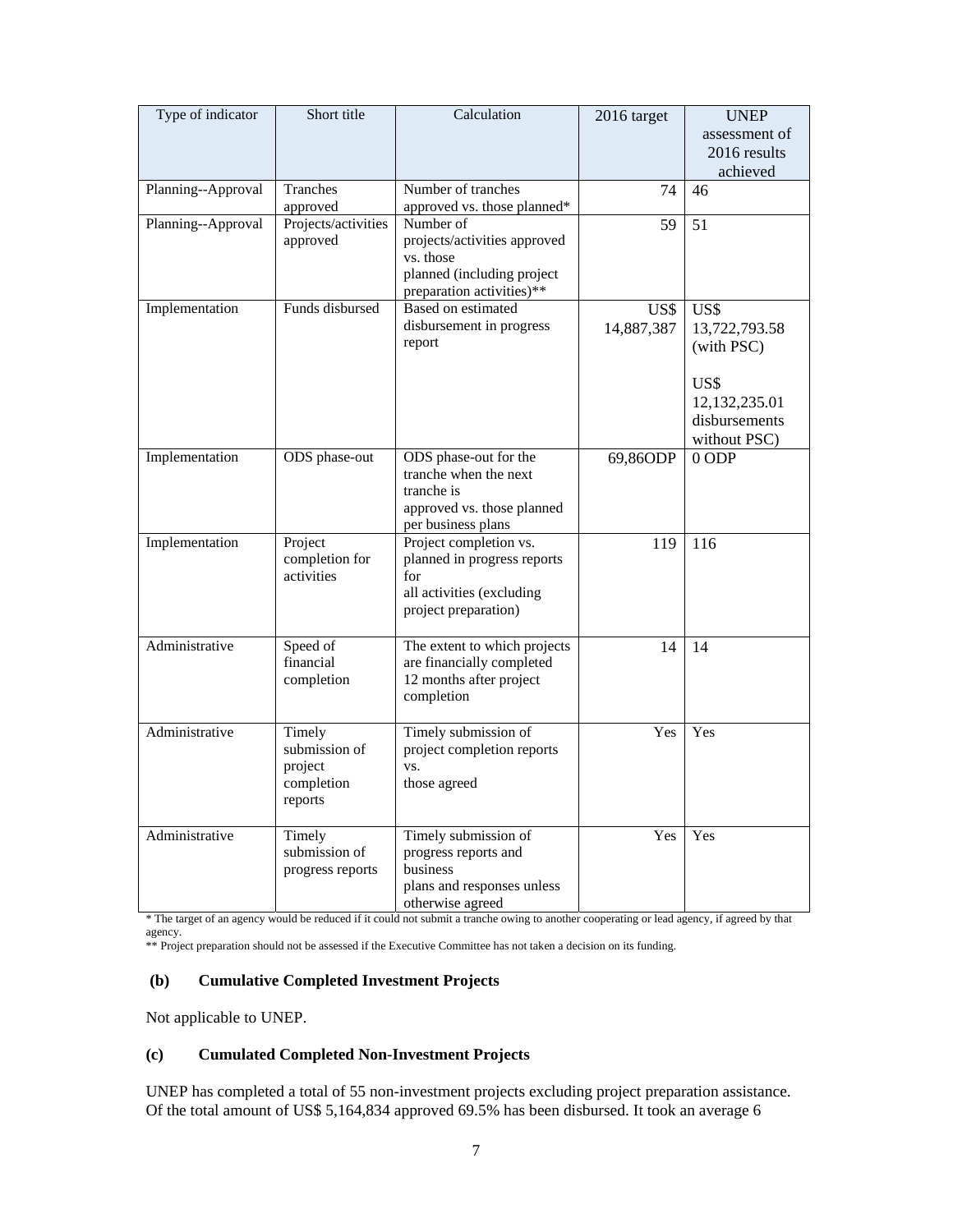months from first approval and 36 months from approval to completion. The breakdown and details are provided in the Annexes.

## **(d) Cumulative Ongoing Investment Projects**

Not applicable to UNEP.

## **(e) Cumulative Ongoing Non-Investment Projects**

UNEP has 430 ongoing non-investment projects excluding project preparation assistance. Of the total amount of US\$ 69,671,689, approved 32.3 % has been disbursed. It took an average of 6 months from approval for the first disbursement. The average number of months from approval to planed completion is 32 months. The breakdown and details are provided in the Annexes.

### **V. STATUS OF AGREEMENTS AND PROJECT PREPARATION (WHERE APPLICABLE), BY COUNTRY**

### **(a) Agreements to be signed/executed/finalized and when they will be ready for disbursing**

In 2016, UNEP assisted the following 41 countries with the preparation and submission of their IS renewal requests, and then with the establishment of agreements for the project implementation:

| Angola                   | Cape Verde     | Seychelles      | Tonga           |
|--------------------------|----------------|-----------------|-----------------|
| Burkina Faso             | Chad           | Sierra Leone    | Palau           |
| Diibouti                 | Cameroon       | Sudan           | Niue            |
| <b>Equatorial Guinea</b> | <b>Comoros</b> | Afghanistan     | Guyana          |
| Guinea                   | Gabon          | <b>Bhutan</b>   | <b>Barbados</b> |
| Kenya                    | Liberia        | Cambodia        | Grenada         |
| Mali                     | Niger          | Mongolia        | Haiti           |
| Zimbabwe                 | Congo          | Philippines     | Honduras        |
| Burundi                  | Rwanda         | Samoa           | Jamaica         |
| Benin                    | Senegal        | Solomon Islands | Nicaragua       |

These renewals represents 38% of all of the IS projects in UNEP's project portfolio:

| Region                    | Total number of countries | Number of IS renewals |
|---------------------------|---------------------------|-----------------------|
|                           | assisted by UNEP for IS   | approved in 2016      |
| Africa                    |                           |                       |
| Asia Pacific              | 26                        |                       |
| West Asia                 |                           |                       |
| Europe & Central Asia     |                           |                       |
| Latin America & Caribbean | 23                        |                       |
| Total                     | 106                       |                       |

### **(b) Project Preparation by country, approved amount, and amount disbursed**

UNEP has 4 completed project preparation activities totaling US\$ 315,600, of which 24.6% has been disbursed. It took an average 6 months from first approval and 36 months from approval to completion. As of 31 December 2016, UNEP also has 11 ongoing project preparation activities totaling US\$ 372,000, of which 15.4 % has been disbursed.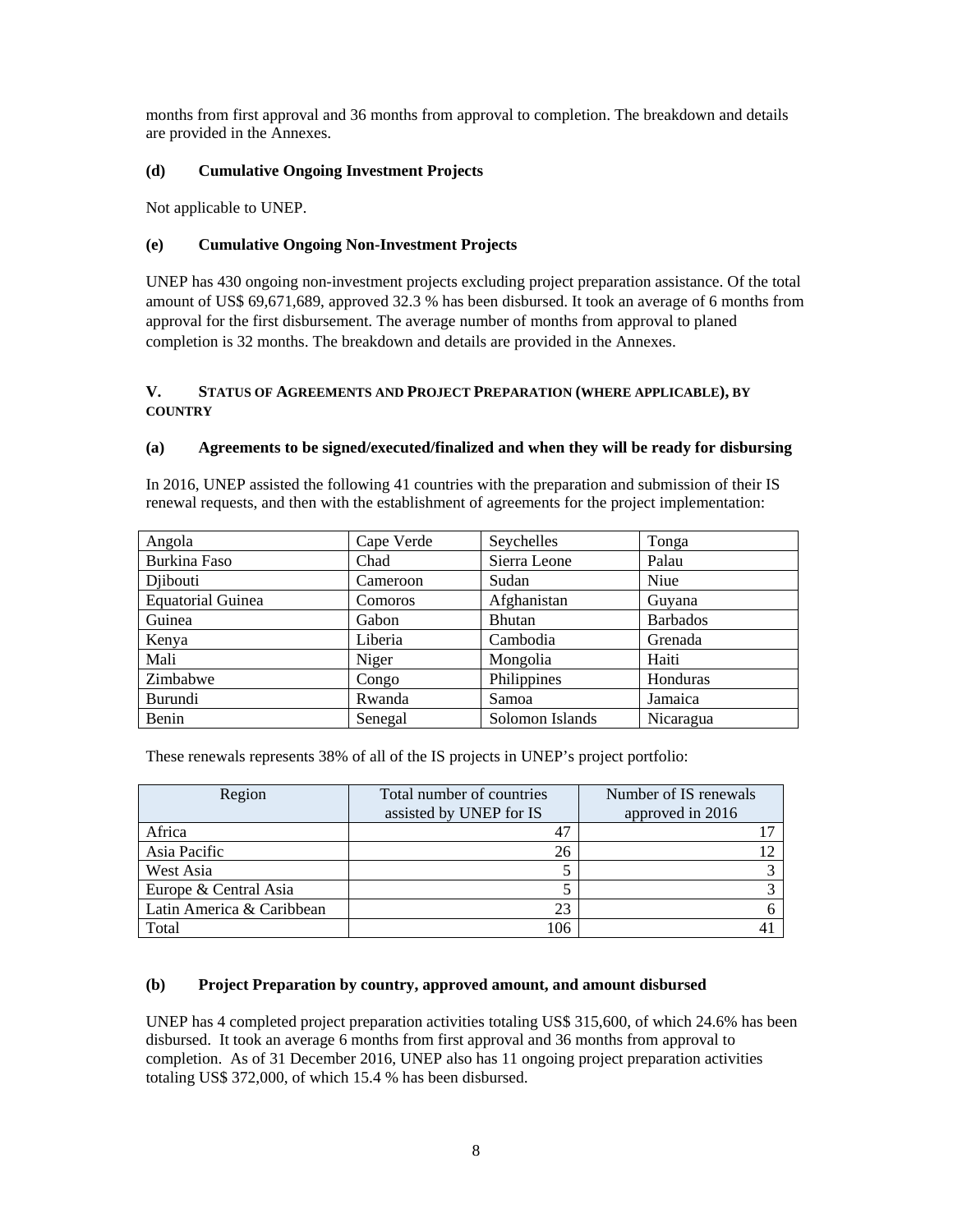## **VI. ADMINISTRATIVE ISSUES (OPERATIONAL, POLICY, FINANCIAL, AND OTHER ISSUES)**

## **(a) Meetings Attended**

| Meeting                                                  | Date and venue                     |
|----------------------------------------------------------|------------------------------------|
| 1 <sup>st</sup> Inter-Agency Coordination meeting        | 29 February – 4 March, Montreal    |
| 76th Executive Committee meeting                         | 9-13 May 2016, Montreal            |
| 37th Open-Ended Working Group meeting                    | 4-8 April, Geneva                  |
| Resumed 37th Open-Ended Working Group meeting            | 15-16 July, Vienna                 |
| 38th Open-Ended Working Group meeting                    | 18-21 July, Vienna                 |
| 3rd Extraordinary Meeting of the Parties to the Montreal | 22-23 July, Vienna                 |
| Protocol                                                 |                                    |
| 56th Implementation Committee meeting                    | 24 July, Vienna                    |
| $2nd$ Inter-Agency Coordination meeting                  | 31 August – 1 September, Montreal  |
| Resumed 38th Open-Ended Working Group meeting            | 8 October, Kigali                  |
| 57th Implementation Committee meeting                    | 9 October, Kigali                  |
| 28th Meeting of the Parties to the Montreal Protocol     | 10-14 October, Kigali              |
| 77th Executive Committee meeting                         | 28 November – 2 December, Montreal |

UNEP participated in the following global Montreal Protocol meetings in 2016:

UNEP will provide an update of the regional/national meetings in which it participated in 2016, as well as meetings organized by CAP itself, in the 2018 CAP Work Programme and Budget which is being submitted to the 80th meeting of the Executive Committee.

## **(b) Implementing Agency and Other Co-operation**

UNEP's work under the Multilateral Fund is performed in close cooperation and coordination with the Multilateral Fund Secretariat, Ozone Secretariat, the other Implementing Agencies (UNDP, UNIDO, World Bank), bilateral agencies, and other partners at the international, regional and national levels.

Regional Network meetings. UNEP invited the Multilateral Fund Secretariat, Ozone Secretariat, and other Implementing Agencies to all of the main meetings of the Regional Networks of Ozone Officers. This action facilitated the work of the Secretariats and agencies by providing a convenient platform for conveying their key messages to Article 5 countries in a given region, easy access to Ozone Officers and partners for bilateral discussions on compliance issues, and opportunities to discuss and advance their agency's project preparation and implementation activities.

HPMP implementation. UNEP implements many of its projects on the ground in countries jointly with other Implementing Agencies, where each agency co-implements complementary parts of a single project. For example, in 2016 UNEP was the Lead Agency for the HPMP implementation for 72 Article 5 countries, and the Cooperating Agency for the HPMPs of 30 countries. UNEP cooperated with UNIDO 52 countries, UNDP 27 countries, Germany 1 country and Japan 1 country for HPMP implementation.

### **(c) Other Issues**

No issues.

### **Annex I: Country Developments**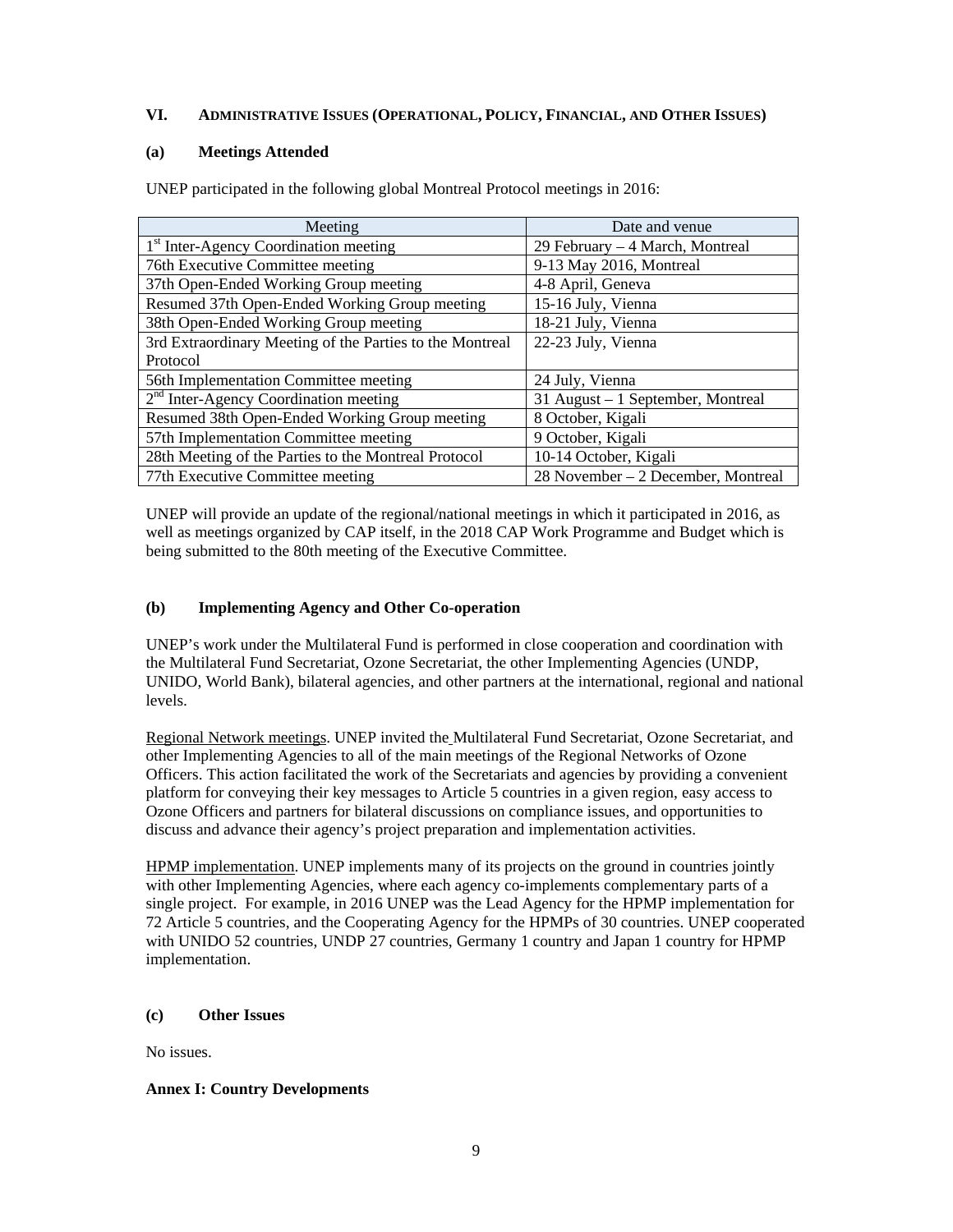# **A. Highlights of projects and activities (other than IS)**

# **B. Institutional strengthening**

UNEP assisted the following 106 countries with the implementation of their IS projects in 2016:

| Afghanistan                    | Fiji                    | Niger                 |
|--------------------------------|-------------------------|-----------------------|
| Albania                        | Gabon                   | Niue                  |
| Algeria                        | Gambia                  | Palau                 |
| Angola                         | Grenada                 | Panama                |
| Antigua and Barbuda            | Guatemala               | Paraguay              |
| <b>Bahamas</b>                 | Guinea                  | Peru                  |
| Bahrain                        | Guinea-Bissau           | Philippines           |
| <b>Barbados</b>                | Guyana                  | Republic of Moldova   |
| <b>Belize</b>                  | Haiti                   | Rwanda                |
| Benin                          | Honduras                | Saint Kitts and Nevis |
| <b>Bhutan</b>                  | Iraq                    | Saint Lucia           |
| <b>Bolivia</b>                 | Jamaica                 | Saint Vincent and the |
|                                |                         | Grenadines            |
| Botswana                       | Kenya                   | Samoa                 |
| <b>Brunei Darussalam</b>       | Kiribati                | Sao Tome and Principe |
| <b>Burkina Faso</b>            | Kuwait                  | Saudi Arabia          |
| Burundi                        | Kyrgyzstan              | Senegal               |
| Cambodia                       | Lao People's Democratic | Seychelles            |
|                                | Republic                |                       |
| Cameroon                       | Lesotho                 | Sierra Leone          |
| Cape Verde                     | Liberia                 | Solomon Islands       |
| Central African Republic       | Madagascar              | Somalia               |
| Chad                           | Malawi                  | South Sudan           |
| Comoros                        | Maldives                | Sudan                 |
| Congo                          | Mali                    | Suriname              |
| Cook Islands                   | Marshall Islands        | Swaziland             |
| Cote d'Ivoire                  | Mauritania              | Tanzania              |
| Croatia                        | Mauritius               | <b>Timor Leste</b>    |
| <b>DPR</b> Korea               | Micronesia FS           | Togo                  |
| DR Congo                       | Mongolia                | Tonga                 |
| Djibouti                       | Morocco                 | Tuvalu                |
| Dominica                       | Mozambique              | Uganda                |
| Dominican Republic             | Myanmar                 | $\overline{V}$ anuatu |
| Ecuador                        | Namibia                 | Vietnam               |
| El Salvador. Equatorial Guinea | Nauru                   | Yemen                 |
| Eritrea                        | Nepal                   | Zambia                |
| Ethiopia                       | Nicaragua               | Zimbabwe              |

There has been turnover of Ozone Officers in some countries and some political instability in other countries which impacted the progress of implementation.